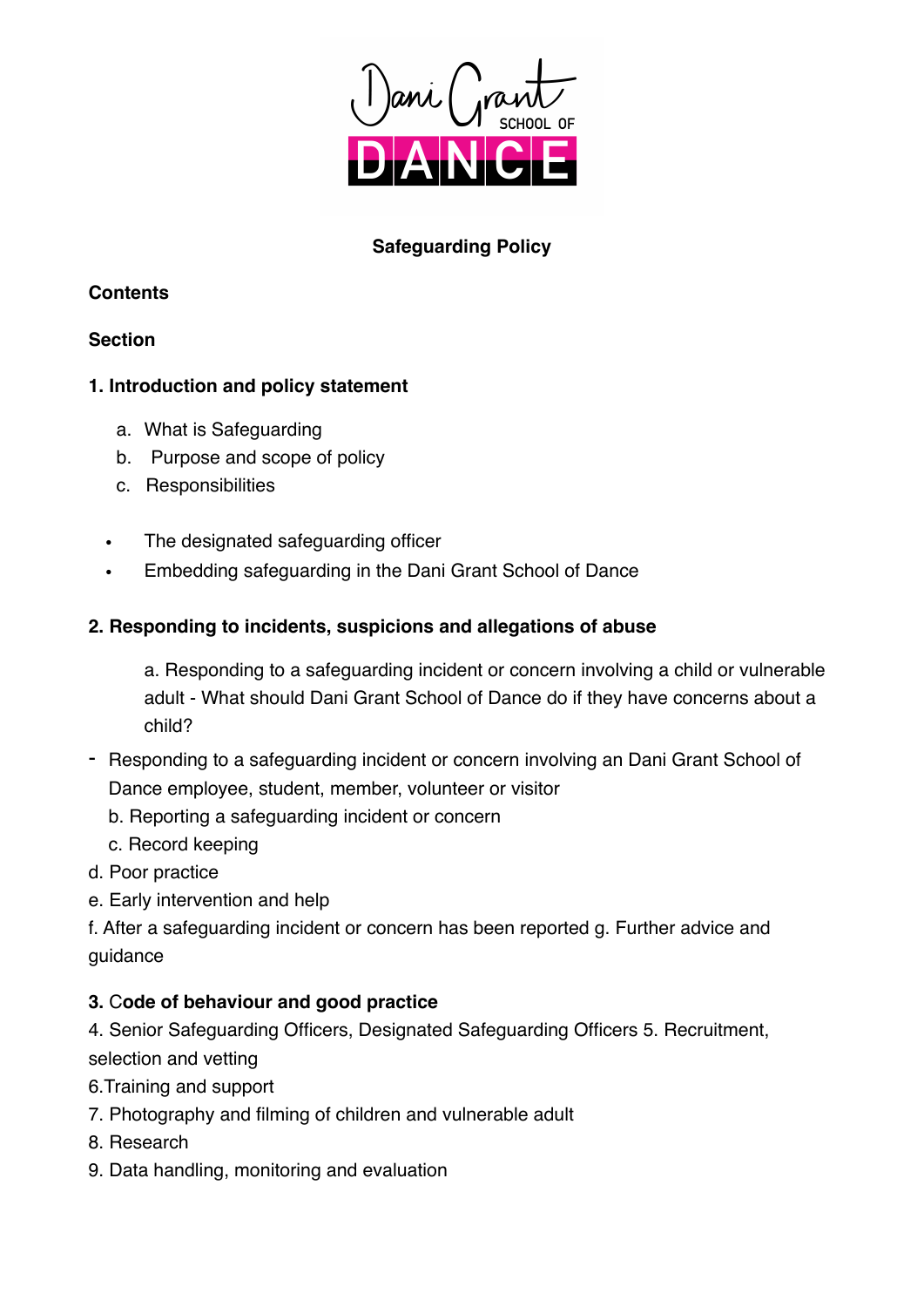- 10. Review of policy and procedures
- 11. Signature

## **Appendices**

1. Terminology and Definitions

## **1. Introduction and policy statement**

## **a. What is Safeguarding?**

Safeguarding is the action taken to promote the welfare of children and protect them from harm.

It means:

- protecting children from abuse
- Preventing harm to children's health or development
- ensuring children grow up with safe and effective care
- Enabling all children and young people to have the best opportunities and experience

# **b. Purpose and scope of policy**

Dani Grant School of Dance has a 'duty of care' to provide a safe environment for and to promote the health and well-being of children under the age of 18 years and vulnerable adults. Dani Grant School of Dance will take all reasonable steps to ensure that safeguarding and promoting the welfare of children and vulnerable adults is embedded in our contact with them through the training and activities we provide

## **c. Responsibility**

Dani Grant School of Dance staff are particularly important as they are in a position to identify concerns early, provide help for children, and prevent concerns from escalating. All staff have a responsibility to provide a safe environment in which children can learn. Furthermore, provide support as soon as a problem emerges at any point in a child's life, from the foundation years through to the teenage years.

Dani Grant School of Dance will safeguard children and vulnerable adults by:

- valuing, listening to and respecting them adopting child protection procedures
- sharing information about child protection and good practice with children, vulnerable adults, parents, staff and the companies and organisations with which we work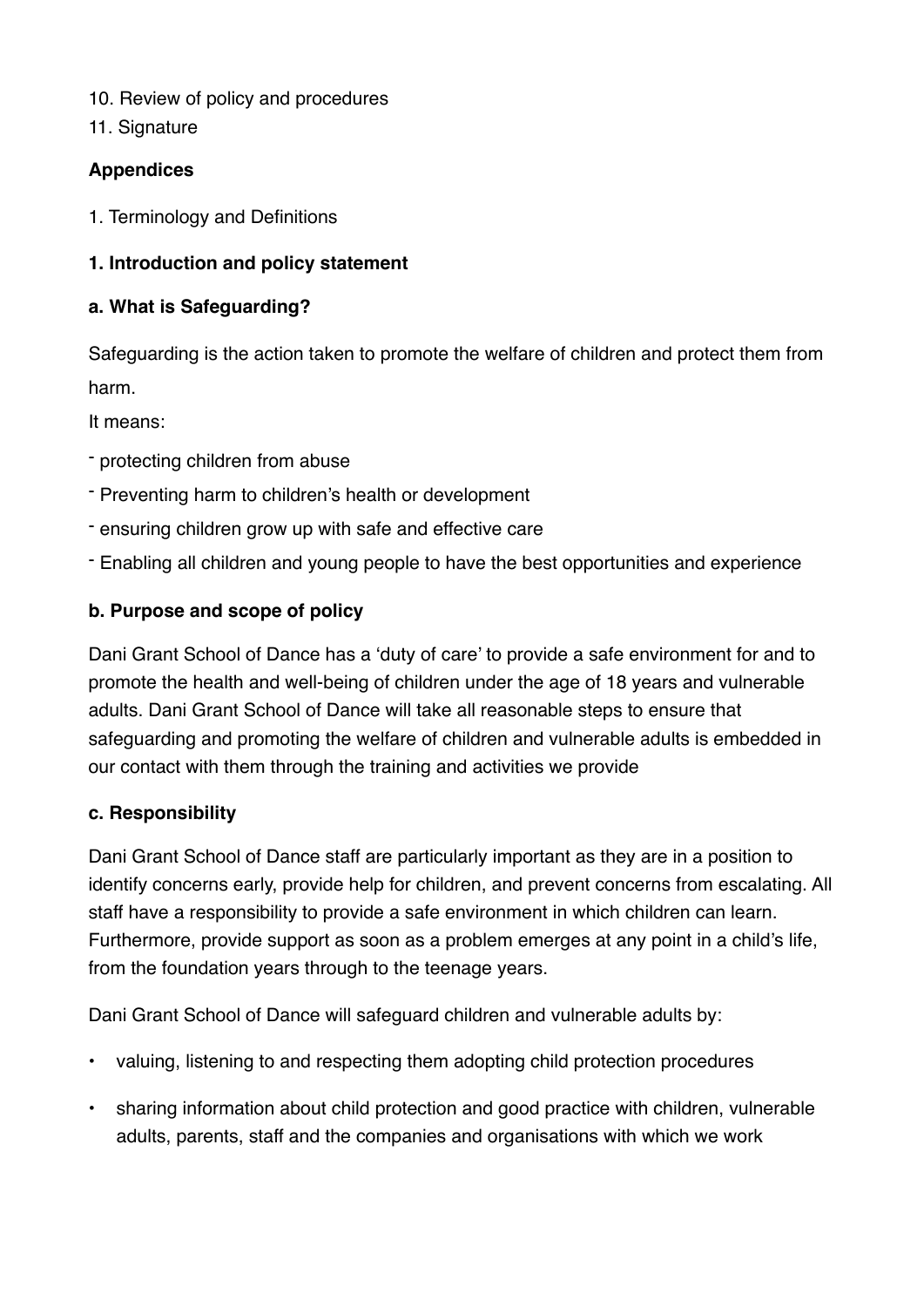- working openly and in partnership with parents and guardians in relation to child protection and safeguarding concerns sharing information about concerns with the appropriate agencies
- implementing and adhering to a Code of behaviour and good practice
- providing a 'trusted adult' for children during Dani Grant School of Dance activities and communicating this to parents/guardians, children and vulnerable adults by appropriate methods, including a simple poster with the photograph(s) and names of the trusted adult(s)
- ensuring safe recruitment, selection and vetting of staff
- providing effective management through supervision, appraisal, support, training and development
- having due regard to the need to prevent people (children, vulnerable adults and students) from being drawn into terrorism, known as the Prevent Duty ensuring the security of the premises Dani Grant School of Dance operates, including the use of staff and visitor passes as appropriate and other security measures including Emergency Response Plans for events held offsite providing a Safeguarding with strategic responsibility and oversight of all safeguarding arrangements for Dani Grant School of Dance.

## **d. The Designated Safeguarding Officer (DSO)**

Every school and college should have a designated safeguarding officer who will provide support to staff to carry out their safeguarding duties and who will liaise closely with other services such as children's social care.

Dani Grant School of Dance will also follow the statutory guidance outlined in *Keeping children safe in education:* Information for all school and college staff (September 2016) which is a document outlining the duty to safeguard and promote the welfare of children. Under the Children Act 1989, which applies to England and Wales, a child is a person up to the age of 18 years. For child protection purposes, all four nations use an age band up to 18 years old. This can also be up to the age of 25 years in the case of someone who is receiving help from Social Services or Education. Other relevant legislation includes the C*hildren Act 2004 and the Children, Schools and Families Act 2010*. Similar arrangements exist in Scotland under the Children (Scotland) Act 1995; Protection of Children (Scotland) Act 2003; Protection of Vulnerable Groups (Scotland) Act 2007 and in Northern Ireland, the Children (Northern Ireland) Order 1995 and Safeguarding Vulnerable Groups (NI) Order 2007. Children and Young Persons Act 1963, the Children (Performances and Activities) (England) Regulations 2014, the Children Act 1989 and Working Together to Safeguard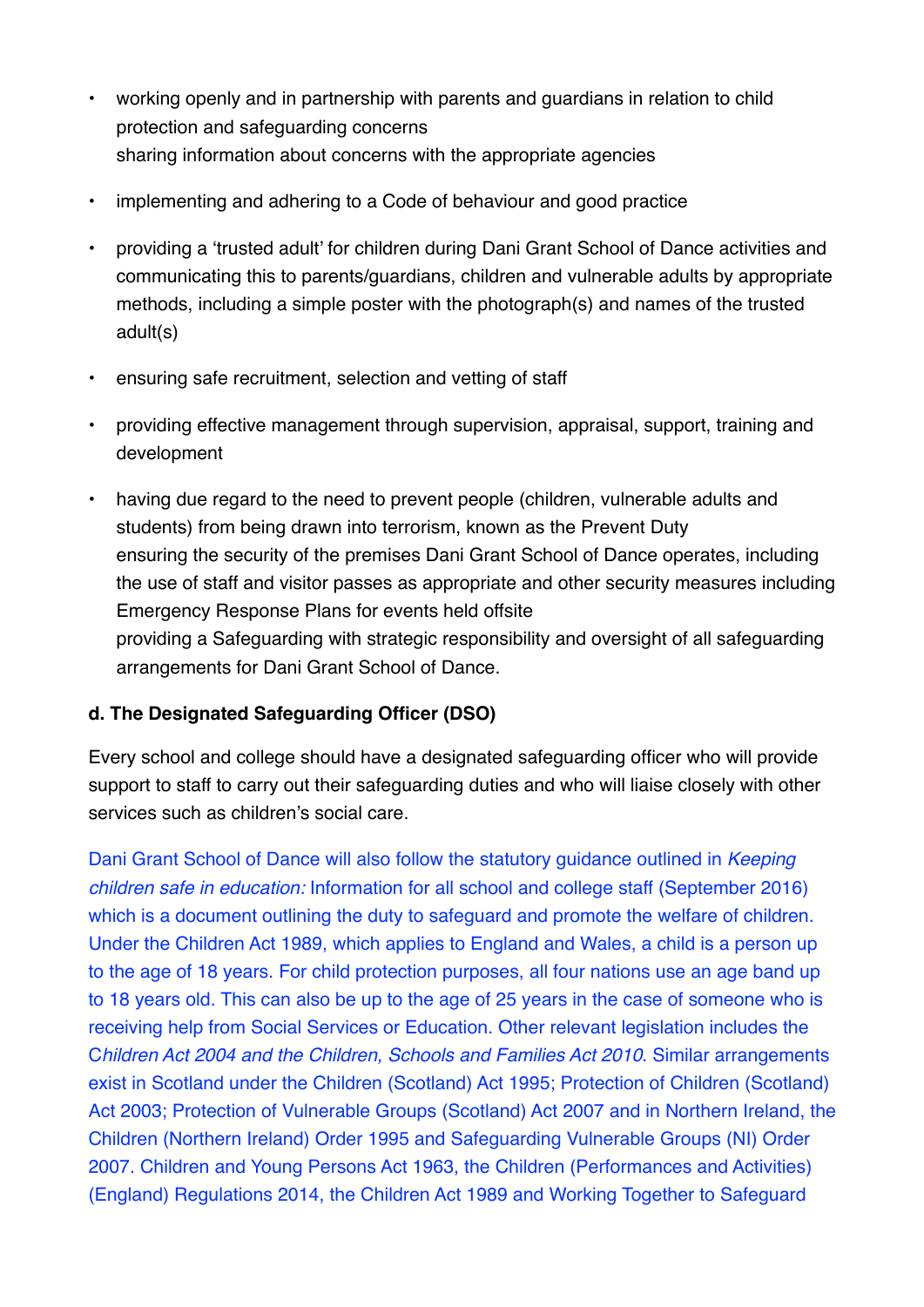Children 2015. definitions of abuse relating to vulnerable adults are taken from *No Secrets (Department of Health, 2000) and from the 1997 Consultation Who Decides?* issued by the Lord Chancellor's Department. Additional guidance or legislation relevant to these safeguarding procedures include the *Data Protection Act 1998, Children and Adoption Act 2006, Sexual Offences Act 2003 (Remedial Order) 2012, Safeguarding Vulnerable Groups Act 2006, Protection of Freedoms Act 2012, Female Genital Mutilation Act 2003 (as inserted by the Serious Crime Act 2015) and Counter-Terrorism and Security Act 2015.* 

## **e. Embedding safeguarding in the Dani Grant School of Dance**

All Dani Grant School of Dance staff will undergo mandatory child protection policy training in accordance with best practice and as described in the Safeguarding training strategy to support understanding and implementation of the policy. All other parties that have contact with Dani Grant School of Dance including visitors and contractors will be made aware of the policy via signing in/out sheets, terms and conditions, contracts, notices and the Dani Grant School of Dance website and will be expected to adhere to it. Any failure to comply with the policy may be considered a disciplinary matter and will be dealt with in accordance with the appropriate disciplinary procedure, which may lead to dismissal.

## **2. Responding to incidents, suspicions and allegations of abuse**

# **a. Responding to a safeguarding incident or concern involving a child or vulnerable adult**

All Dani Grant School of Dance staff should be particularly alert to the potential need for a quick response for a child who:

• is disabled and has specific additional needs

• has special educational needs (whether or not they have a statutory Education, Health and Care Plan)

• is a young carer

• is showing signs of being drawn in to anti-social or criminal behaviour, including gang involvement and association with organised crime groups

- is frequently missing/goes missing from care or from home
- is at risk of modern slavery, trafficking or exploitation
- is at risk of being radicalised or exploited

• Is at risk of FGM.

• is in a family circumstance presenting challenges for the child, such as drug and alcohol misuse, adult mental health issues and domestic abuse

• is misusing drugs or alcohol themselves

- has returned home to their family from care
- is a privately fostered child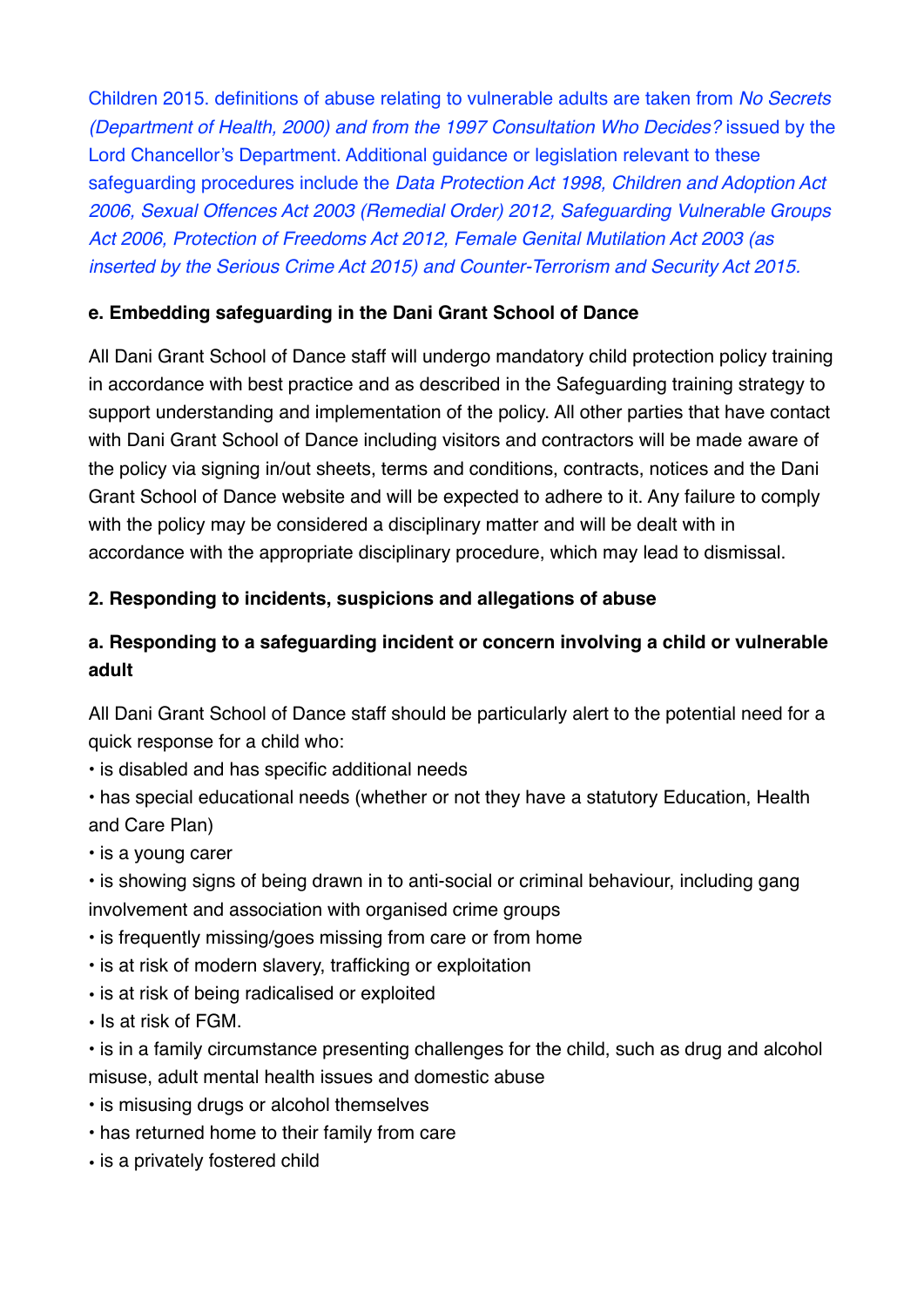All staff should be aware of indicators of abuse and neglect so that they are able to identify cases of children who may be in need of help or protection. Indicators of abuse and neglect are described in Appendix 1 Terminology.

Detailed information on early help can be found in Chapter 1 of Working Together to Safeguard Children. 5 More information on statutory assessments is included at paragraph 28. Detailed information on statutory assessments can be found in Chapter 1 of Working Together to Safeguard Children.

Departmental advice What to Do if You Are Worried a Child is Being Abused - Advice for Practitioners provides more information on understanding and identifying abuse and neglect. Examples of potential indicators of abuse and neglect are highlighted throughout the advice and will be particularly helpful for school and college staff. The NSPCC website also provides useful additional information on abuse and neglect and what to look out for. (link in the original document)

Staff working with children are advised to maintain an attitude of 'it could happen here' where safeguarding is concerned. Furthermore, speak to the designated safeguarding officer (or deputy).

#### **What should Dani Grant School of Dance do if they have concerns about a child:**

If staff have any concerns about a child's welfare, they should act on them immediately and follow the procedure below:

- stop other activity and focus on what you are being told or seeing responding to the incident being reported should take immediate priority
- react in a calm and considered way but show concern
- tell the child, vulnerable adult or third party that it is right for them to share this information
- take what the child, vulnerable adult or third party has said seriously and allow extra time where there is a speech or language difficulty
- keep questions to an absolute minimum necessary to gain a clear and accurate understanding of what is being said, and do not interrogate the child, vulnerable adult or third party
- listen and do not interrupt if they are recounting significant events
- offer reassurance
- do not give assurances of confidentiality, but explain you will need to pass on this information to those that need to know; and
- consider whether immediate action is needed to protect a child or vulnerable adult who may be at risk – think about the child or vulnerable adult who is the immediate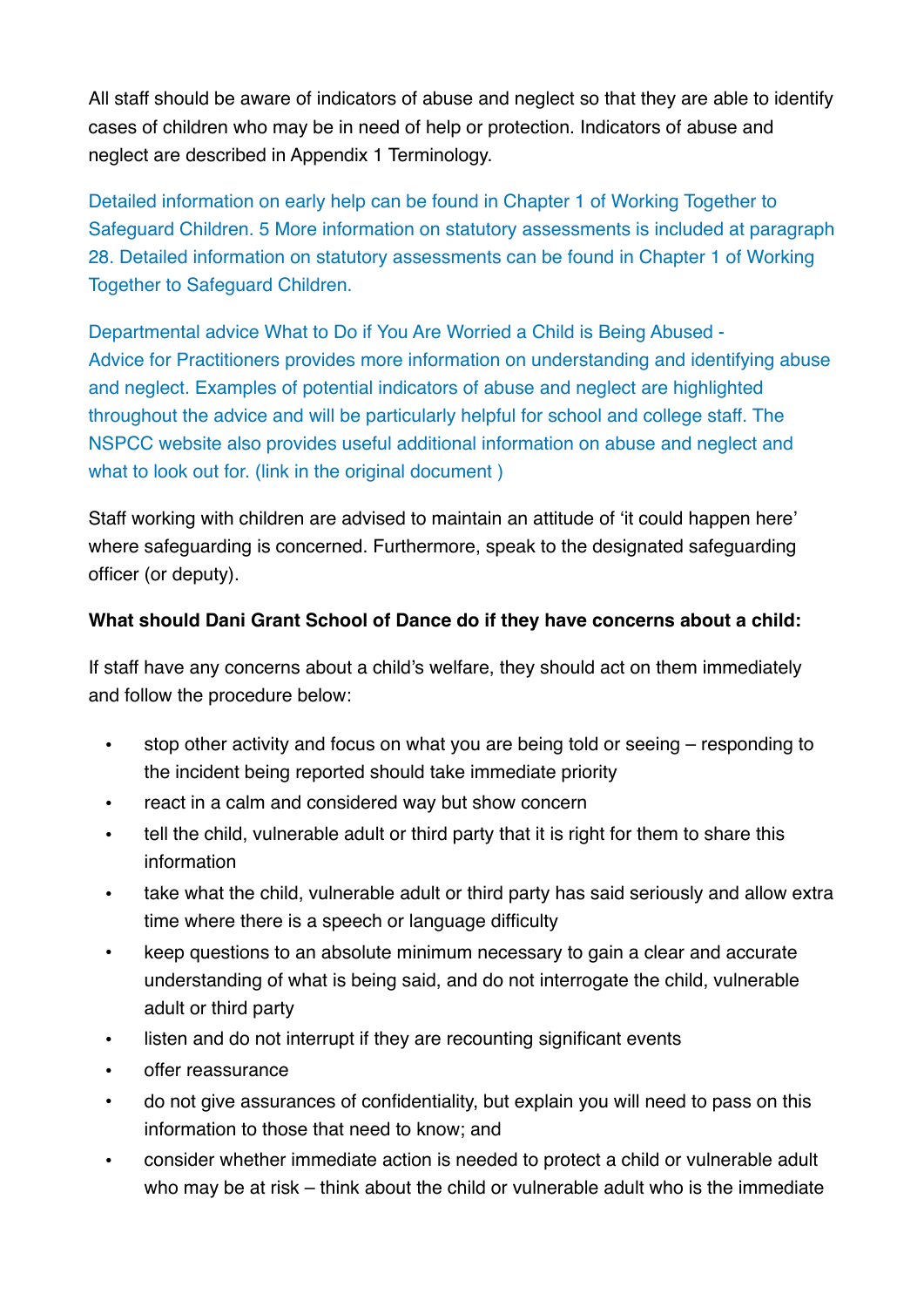concern and any others who may be at risk, in light of what you have been told or seen.

#### **b. Reporting a safeguarding incident or concern**

In cases where there is an immediate risk of harm to a child or vulnerable adult and it is unsafe to wait until the next working day, either the person raising the concern or a Designated Safeguarding Officer should immediately call a Senior Safeguarding Officer (work mobile telephone numbers are listed in Appendices 7 and 10) who will have access to contact telephone numbers of other members of the Executive Board, and local social services, IPOC (Initial Point of Contact), (Children Social care or Adult Social Care), the LADO and the Police. If a DSO or SSO is not immediately available and a child is in immediate danger or at risk of harm you should alert the appropriate authority<sup>1</sup> and stay with those you think are at immediate risk until they can be transferred to safe care, where practical.

Staff should not assume a colleague or another professional will take action and share information that might be critical in keeping children safe. They should be mindful that early information sharing is vital for effective identification, assessment and allocation of appropriate service provision. Information Sharing: Advice for Practitioners Providing Safeguarding Services to Children, Young People, Parents and Carers supports staff who have to make decisions about sharing information. This advice includes the seven golden rules for sharing information and considerations with regard to the Data Protection Act 2018and General Data Protection Regulation (GDPR). If in any doubt about sharing information, staff should speak to the designated safeguarding officer or a deputy. Fears about sharing information must not be allowed to stand in the way of the need to promote the welfare, and protect the safety, of children.

Working Together to Safeguard Children sets out that the safeguarding partners should publish a **threshold document that should include the criteria,** including the level of need, for when a case should be referred to local authority children's social care for assessment and for statutory services under section 17 and 47.

Local authorities, with their partners, should develop and publish local protocols for assessment. A local protocol should set out clear arrangements for how cases will be managed once a child is referred into local authority children's social care.

The referrer should follow up if this information is not forthcoming.If social workers decide to carry out a statutory assessment, staff should do everything they can to support that assessment (supported by the designated safeguarding lead (or deputy) as required). If, after a referral, the child's situation does not appear to be improving, the referrer should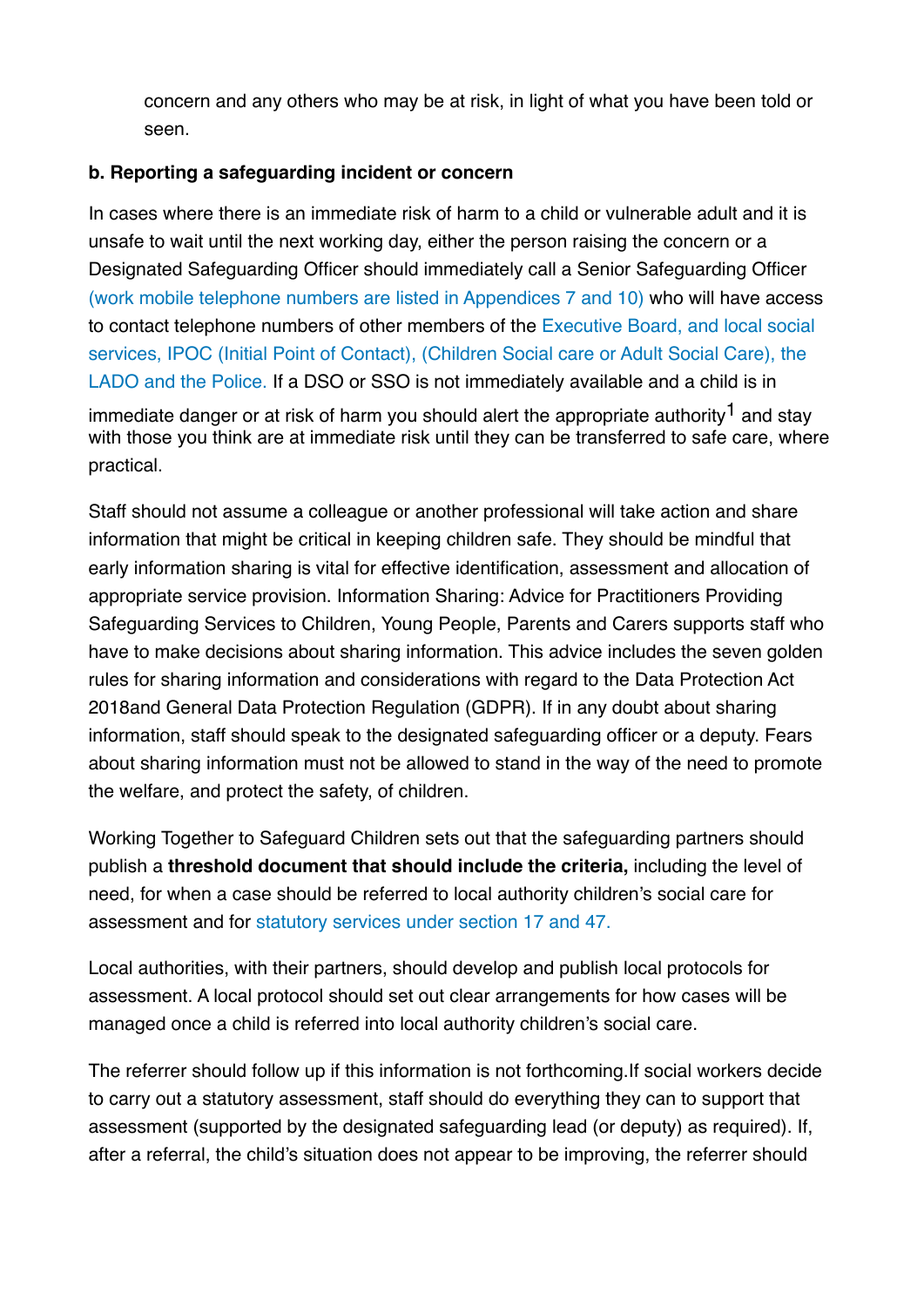consider following local escalation procedures to ensure their concerns have been addressed and, most importantly, that the child's situation improves.

Female Genital Mutilation mandatory reporting duty for teachers

Whilst all staff should speak to the designated safeguarding officer (or deputy) with regard to any concerns about female genital mutilation (FGM), there is a specific legal duty on teachers.

If a teacher, in the course of their work in the profession, discovers that an act of FGM appears to have been carried out on a girl under the age of 18, the teacher must report this to the police.

# **c. Record keeping**

All concerns, discussions and decisions made, and the reasons for those decisions,

# 1 Appenidix 2

should be recorded in writing. If in doubt about recording requirements, staff should discuss with the designated safeguarding officers.

Make a comprehensive record of what is said or seen and actions taken at the earliest possible opportunity. Report this using the Incident Report Form within the timescales stated. The Incident Report Form is available in Appendix 4 of this Policy.

If you have any concerns or need any advice or guidance about filling in an Incident Report Form then contact a DSO or SSO. The Incident Report should be submitted to a DSO as soon as possible, preferably immediately, and certainly within 24 hours. If the concerns relate to a specific DSO, then it should be reported to an SSO.

# **For security and confidentiality reasons communication via email should be avoided wherever possible. Keep all original notes as they may be needed as evidence.**

If the incident being reported is considered of low level concern requiring no action other than monitoring the appropriate box may be ticked on the Incident Report form. In these circumstances a referral to an appropriate authority will probably not be made, but the situation will be monitored.

Following decisions made by the SSO, the parents or guardians of the child(ren) or vulnerable adult(s) (where known / identified) may be contacted and if appropriate a referral made to the Children's Social Services, MASH and/or LADO. There may be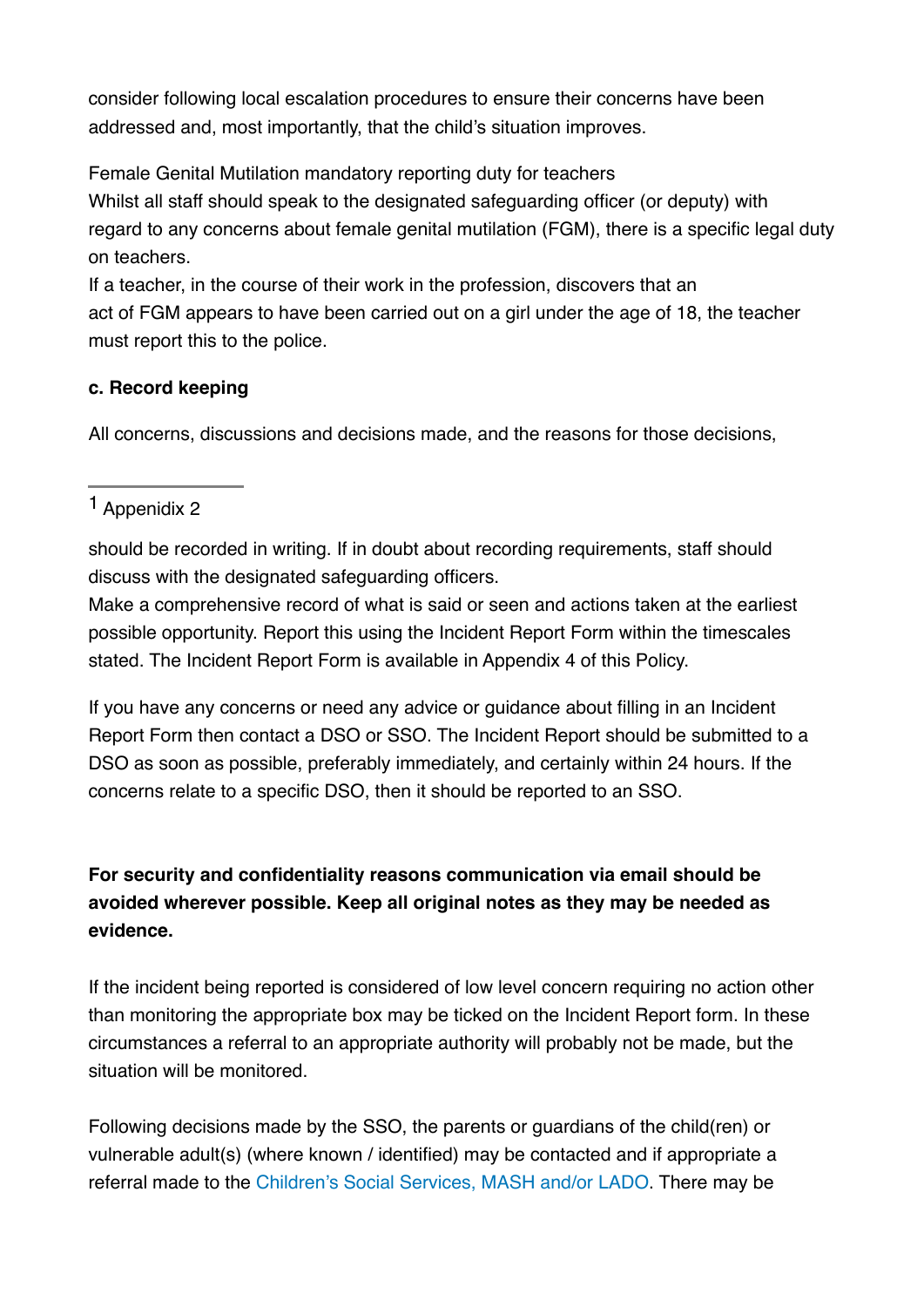occasions where it is inappropriate for parents to be contacted and the matter will immediately be referred to Children's Social Services, IPOC and/or LADO.

There may be occasions when it is appropriate for the child(ren)'s main school to be contacted, where these details are known.

Why is all of this important?

#### **d. Poor practice**

It is important for children to receive the right help at the right time to address risks and prevent issues escalating. Research and serious case reviews have repeatedly shown the dangers of failing to take effective action.

Examples of poor practice include:

- failing to act on and refer the early signs of abuse and neglect; poor record keeping;
- failing to listen to the views of the child;
- failing to re-assess concerns when situations do not improve;
- not sharing information;
- sharing information too slowly; and
- a lack of challenge to those who appear not to be taking action.

Under Section 5B(11) (a) of the Female Genital Mutilation Act 2003, "teacher" means, in relation to England, a person

within section 141A(1) of the Education Act 2002 (persons employed or engaged to carry out teaching work at schools and other institutions in England).

An analysis of serious case reviews can be found at Serious case reviews, 2011 to 2014.

# **What school and college staff should do if they have concerns about another staff member who may pose a risk of harm to children**

If staff have safeguarding concerns, or an allegation is made about another member of staff (including volunteers) posing a risk of harm to children, then:

- this should be referred to the headteacher or principal;
- where there are concerns/allegations about the headteacher or principal, this should be referred to the chair of governors, chair of the management committee or proprietor of an independent school; and
- in the event of concerns/allegations about the headteacher, where the headteacher is also the sole proprietor of an independent school, allegations should be reported directly to the designated officer(s) at the local authority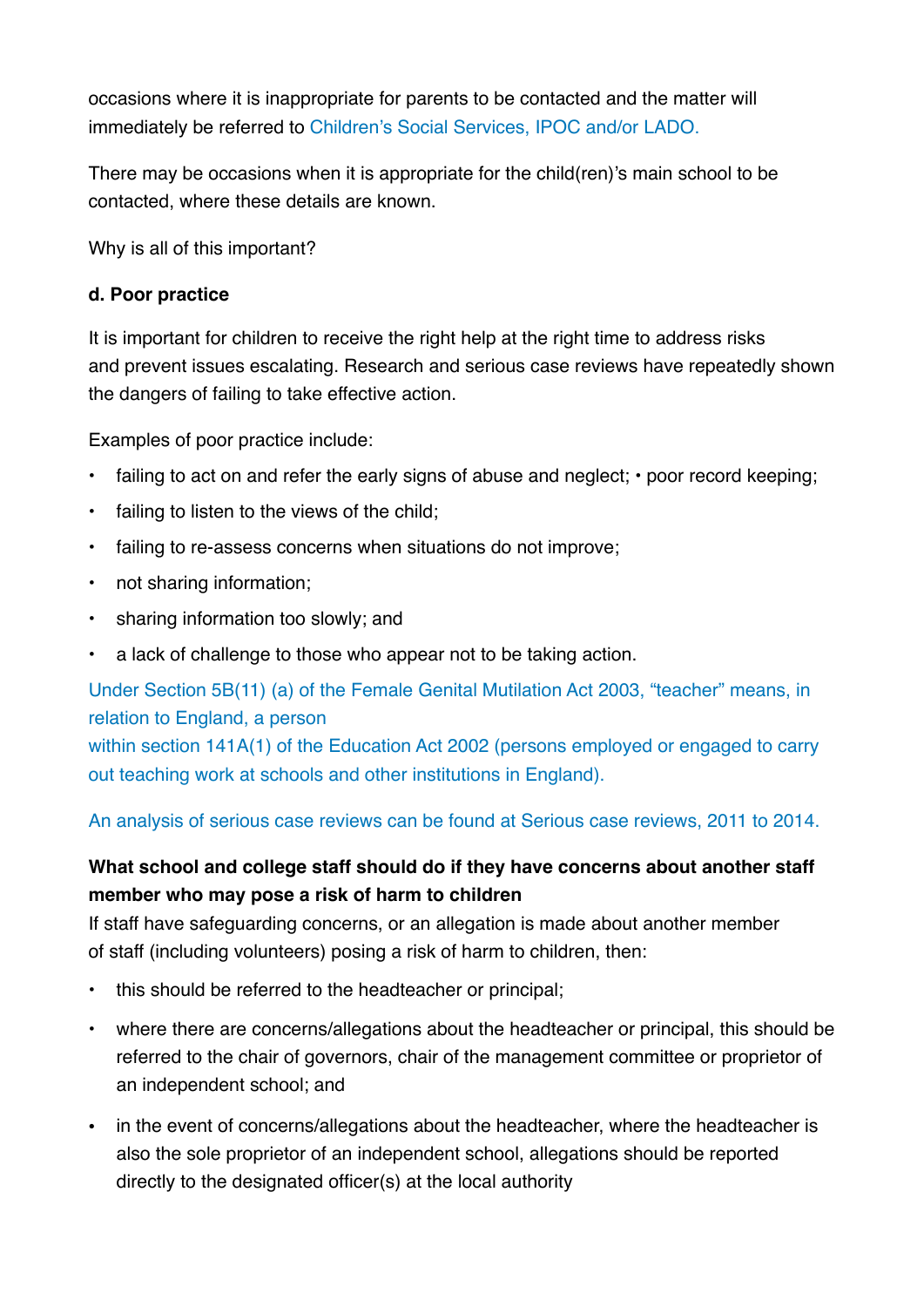- What school staff should do if they have concerns about safeguarding practices within the school All staff and volunteers should feel able to raise concerns about poor or unsafe practice and potential failures in the school's or college's safeguarding regime and know that such concerns will be taken seriously by the senior leadership team.Appropriate whistleblowing procedures, should be put in place for such concerns to be raised with the school's or college's senior leadership team.
- Where a staff member feels unable to raise an issue with their employer, or feels that their genuine concerns are not being addressed, other whistleblowing channels may be open to them:
- General guidance on whistleblowing can be found via: Advice on Whistleblowing.
- The NSPCC whistleblowing helpline is available as an alternative route for staff who do not feel able to raise concerns regarding child protection failures internally or have concerns about the way a concern is being handled by their school or college. Staff can call 0800 028 0285 – line is available from 8:00 AM to 8:00 PM, Monday to Friday and email: help@nspcc.org.uk10 10 Alternatively, staff can write to: National Society for the Prevention

#### **e. Early intervention and help**

When a child, vulnerable adult or family is or may be experiencing difficulties, support is most effective when it is provided as early as possible and "Early Intervention" can sometimes be appropriate (see glossary).

- When emerging problems are identified staff, students, members, volunteers and visitors should liaise with the relevant DSO and SSO so that information can be shared with IPOC (or the Local Authority) so that where necessary an Early Help Assessment (EHA) can be conducted to identify the child or vulnerable adult's needs and enable professional support to be provided from other agencies.
- When "Early Help" is provided and the Dani Grant School of Dance is made aware, they will monitor the situation and refer to IPOC if any further concerns arise or the child or vulnerable adult's situation does not improve.

#### **f. After a safeguarding incident or concern has been reported**

• The SSO will decide on any action to be taken, including whether to contact the parent, carer or guardian and / or refer the matter to an appropriate authority, and will ensure that the Dani Grant School of Dance complies in full with any resulting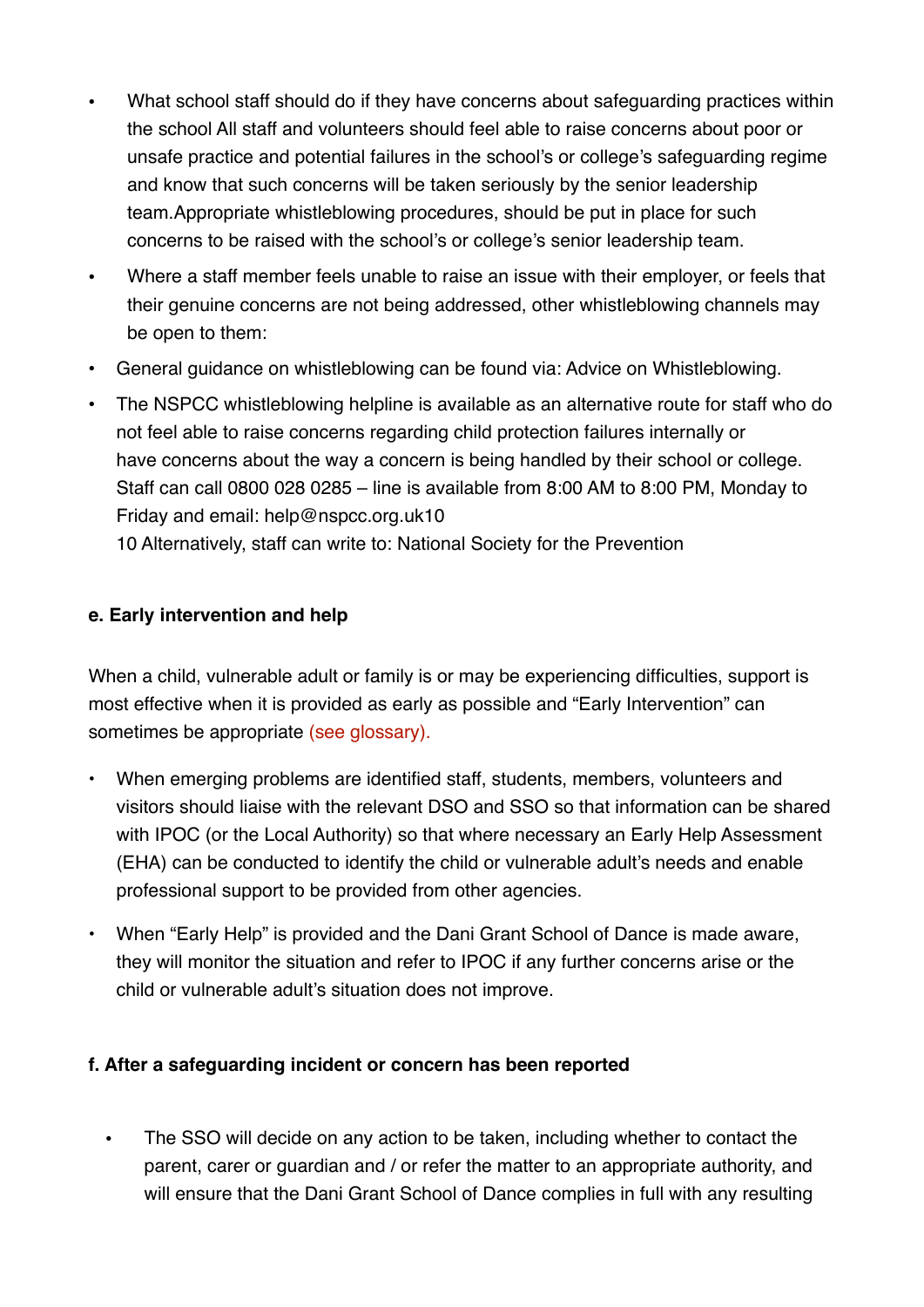investigation.

- Where an allegation, suspicion or incident, in the opinion of the SSO, is of low level concern, does not require immediate referral to the relevant authorities but requires monitoring, no further immediate action will be taken other than to feed back to the relevant DSO.
- Whether or not any referral is made, the SSO will monitor the situation and refer again if it appears that any concerns remain.
- The LADO (within IPOC) has a specific role within Children's Services and should be alerted to all cases in which it is alleged that a person who works with children has behaved in a way that has harmed, or may have harmed a child committed a criminal offence against children, or related to a child; or behaved towards a child or children in a way that indicates they are unsuited to working with children.
- Depending on the outcome of any referral and where applicable, the Dani Grant School of Dance will refer a named individual for consideration for barring and will contact the Disclosure and Barring Service.
- Dani Grant School of Dance employee, student, member or volunteer under investigation will be prevented from working or otherwise interacting with children and vulnerable adults at the Dani Grant School of Dance and where applicable will have their Dani Grant School of Dance employment suspended, until the outcome of the investigation is known and a decision made.

## **3. Code of Behaviour and Good Practice**

The Dani Grant School of Dance believes that the Code of Behaviour and Good Practice will assist everyone in protecting children and vulnerable adults, and help with identifying practices which could be misinterpreted or lead to false allegations. Anyone organising activities on behalf of the Dani Grant School of Dance, involving children and/or vulnerable adults, must adhere to this code as set out below:

- All children and vulnerable adults should be treated with respect.
- Respect should be given to a child's or vulnerable adult's rights to personal privacy.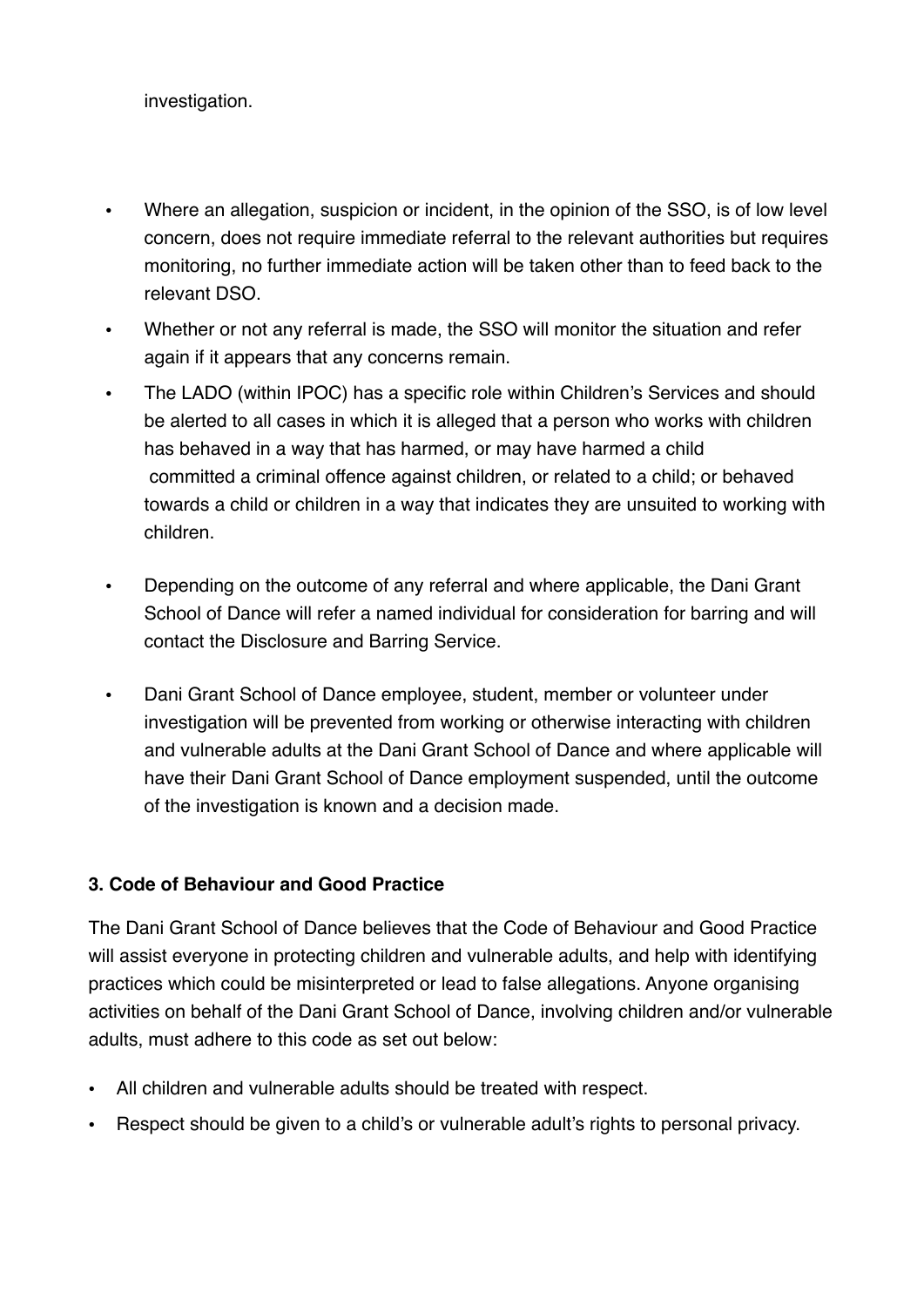- Physical contact with a child or young person may be misinterpreted and should be avoided. Where any physical touching is required for purposes of instruction, it should be provided openly in front of other students. Parents, guardians and students will be warned in advance that physical touching may be required for correctional purposes only.
- Feedback should always be constructive rather than negative, and language used should never be threatening or upsetting.
- Private or unobserved contact with a young person or vulnerable adult should be avoided wherever possible unless authorised on the appropriate consent form by a parent or guardian and recorded (e.g. for a 1:1 private dance lesson).
- Children with special educational needs / disabilities may be especially vulnerable to abuse and extra care should be taken to interpret apparent signs of abuse or neglect. They may be disproportionately impacted by behaviour such as abuse or bullying without outwardly showing any signs through communication barriers.
- Assumptions should not be made that indicators of abuse (e.g. behaviour, mood and injury) relate to a child's disability or learning difficulty without further exploration.
- If first aid is required, where possible, it should be administered by a trained first aider in the presence of another adult. A First Aider will complete an Incident Report Form if they have any safeguarding concerns as a result of administering the first aid.
- Staff should encourage children, young people, parents, guardians and carers to follow this guidance, which is available at https://www.danigrantdance.com/ terms and conditions
- When changing for class, Dani Grant School of Dance prohibit the use of telephones, cameras or other photographic or filming devices being used in changing rooms or toilet facilities.
- Written parental or guardian consent should always be obtained by the Dani Grant School of Dance for the use of any photographs, film or videos involving children and vulnerable adults. This should clearly indicate the uses to which the photographs, film or videos will be put. More information and guidance on this is outlined in Section 7.
- Dani Grant School of Dance staff, students, volunteers and visitors to the Dani Grant School of Dance where appropriate, should challenge unacceptable behaviour in accordance with the provisions of this code of conduct and good practice.
- Any incidents, allegations or suspicions of abuse should be reported immediately to a DSO, as per the reporting guidelines laid out in Section 2 and Appendix 4.
- In all dealings with children and vulnerable adults, Dani Grant School of Dance staff, students, volunteers and visitors to the Dani Grant School of Dance where appropriate, should never: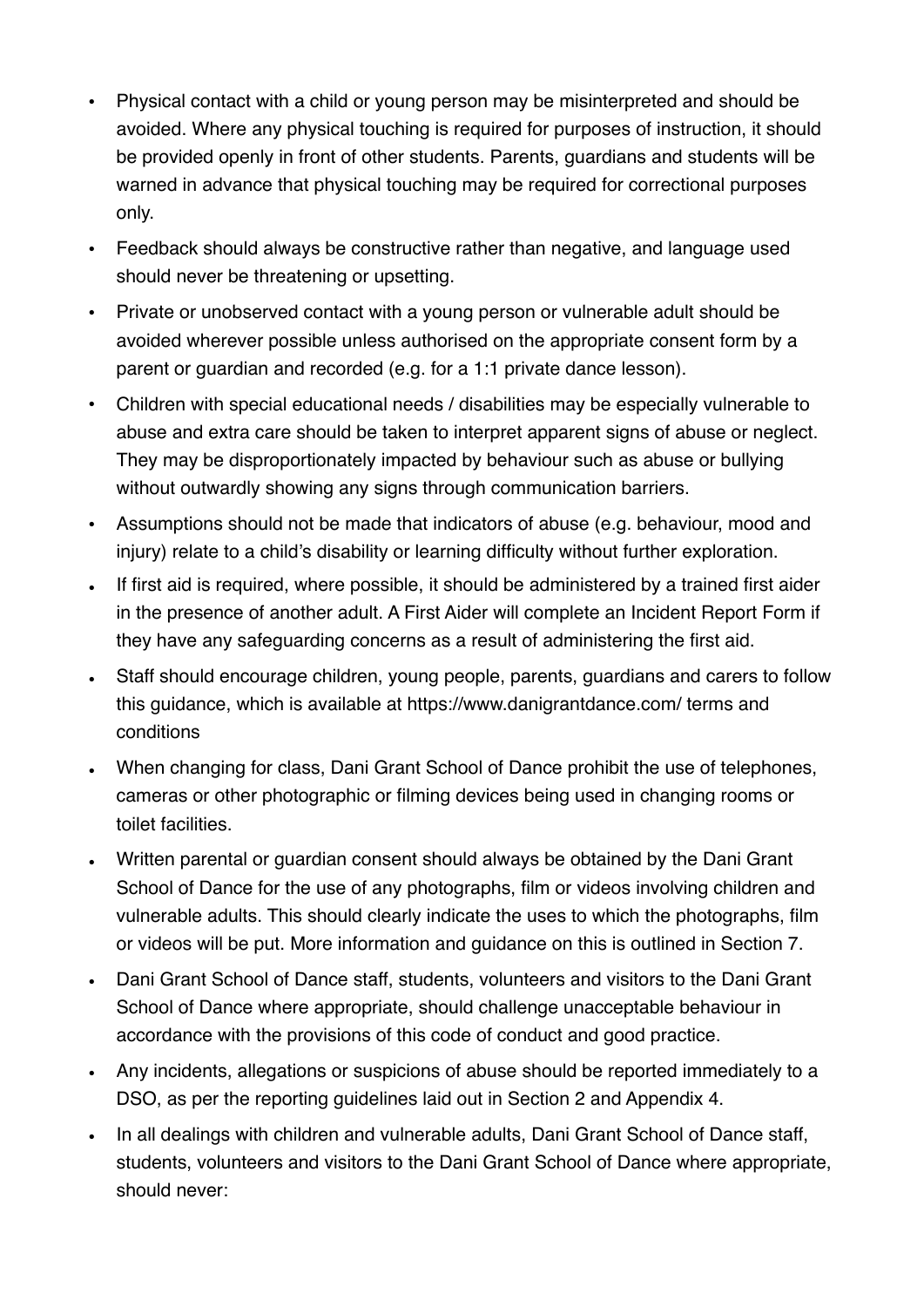- leave children who are in their care unsupervised on Dani Grant School of Dance premises
- play rough, physical or sexually provocative games, involving or observed by children or vulnerable adults whether based on talking or touching
- share a room overnight with a child or vulnerable adult
- enter the private room of a child or vulnerable adult unless it is absolutely necessary and, wherever possible, accompanied by another adult
- allow or engage in any form of inappropriate physical activity involving children or vulnerable adults, or any bullying of a child by an adult or another child
- form or seek to form relationships of a sexual nature which may lead to sexual activity (i.e. 'grooming')
- allow children or vulnerable adults to use inappropriate language (e.g. of a derogatory or sexually explicit nature) without challenging it
- make sexually suggestive or discriminatory comments even in jest
- intentionally reduce a child or vulnerable adult to tears as a form of control
- use any physical punishment as part of disciplining a child or vulnerable adult
- shout or use harsh criticism
- consume alcohol or take drugs during the working day (including breaks) or when involved in activities with children or vulnerable adults
- give their personal contact details to a child or vulnerable adult whom they have met through work including via social networking sites (see Dani Grant School of Dance's Social Media and Digital Communications policy at https:// www.danigrantdance.com/ termsandconditions)
- allow themselves to get into a situation where an abuse of trust may occur this means not forming a close personal relationship (sexual or otherwise) with a child or vulnerable adult, even if they are seeking and are consenting to such a relationship
- transport a child or vulnerable adult in a personal vehicle unless consent has been given by a parent or guardian – where this is necessary in an emergency, a DSO must be informed
- allow allegations made by a child or vulnerable adult to go unrecorded or not acted upon in accordance with these or other Dani Grant School of Dance procedures; or undertake personal activities (such as washing or dressing) for a child or vulnerable adult which they can do for themselves. If a child has a disability, such tasks should only be performed with the full understanding and consent, and where appropriate, assistance from the parents or carers. A vulnerable adult may be able to give their own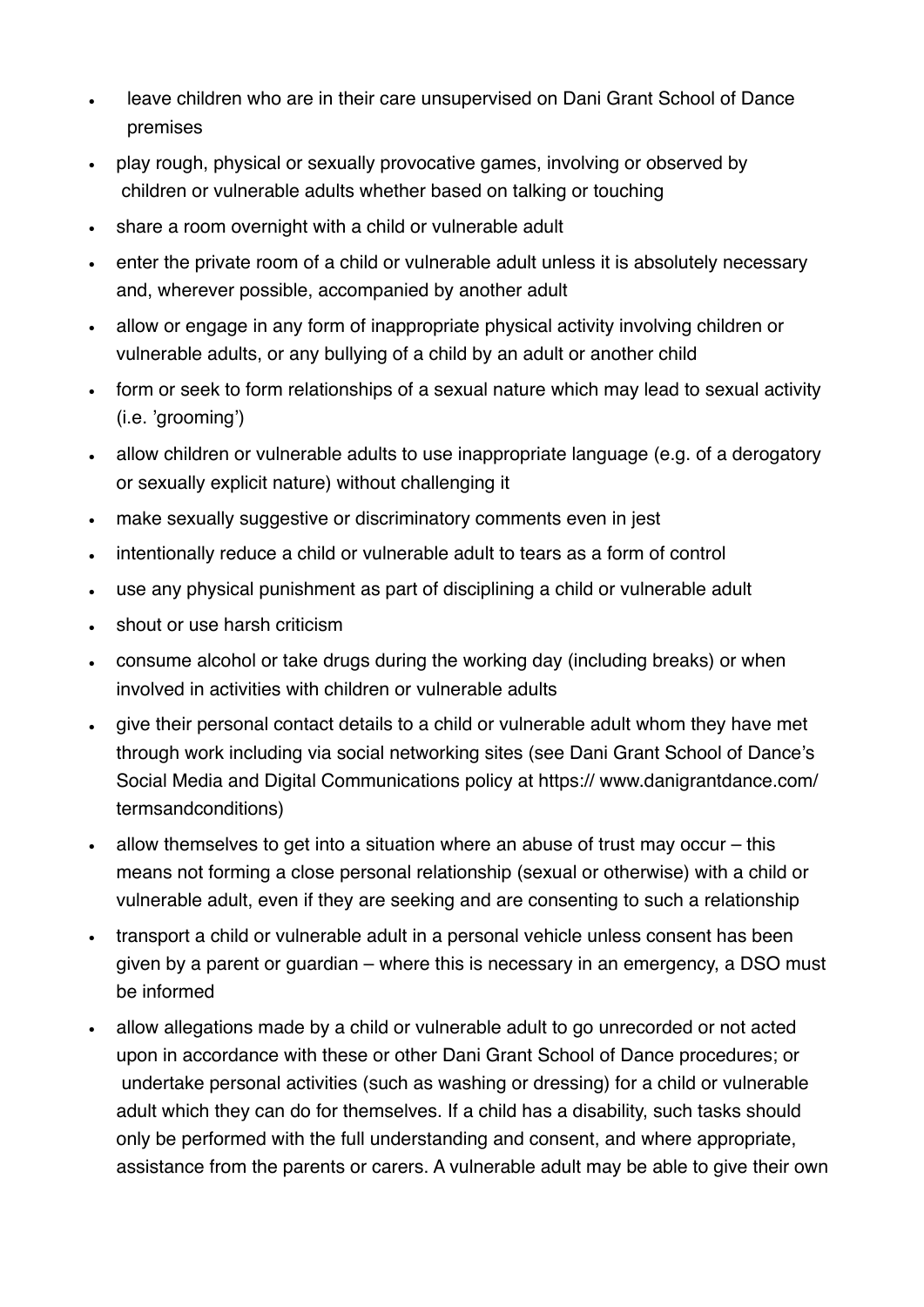consent.

- Any incidents which cause concern in respect of a child or vulnerable adult must be reported immediately to a DSO. Below are examples of incidents which are to be reported. When
- a child has been left unsupervised on Dani Grant School of Dance property / premises
- a child or vulnerable adult is hurt accidentally
- there is a concern that a relationship is developing which may be an abuse of trust
- you are worried that a child or vulnerable adult is becoming attracted to you
- you are worried that a child or vulnerable adult is becoming attracted to a colleague who cares for them
- you think a child or vulnerable adult has misunderstood or misinterprets something you have done
- you have been required to take action to prevent a child or vulnerable adult from harming themselves or another, or from causing significant damage to property. Unless you have received specific training on how to restrain a child or vulnerable adult, this should only be done as a last resort. Do not do it alone, call for assistance, write up what happened and pass the information to a DSO
- you see any suspicious marks on a child or vulnerable adult
- you hear of any allegations made by a child or vulnerable adult or any other person relating to events giving rise to a safeguarding concern either inside or outside of the Dani Grant School of Dance which have happened recently or in the past
- a child, vulnerable adult or student under the age of 18 discloses that they have been a victim of female genital mutilation (FGM) or are going to be in the future
- you are concerned that a child, vulnerable adult or older student is being drawn, or may be at risk of being drawn, into terrorism or extremism; or
- you are concerned that a child or vulnerable adult is being subjected to honour based violence.
- All personnel will be briefed as to the expectations in the Code of Behaviour and Good Practice as part of their induction or before any such activities take place. These people will also assist in the event that anyone suspects or is made aware of an incident suggesting that the Dani Grant School of Dance Code of Behaviour and Good Practice is not being adhered to. Such incidents should be reported to a DSO.

## **4. Senior Safeguarding Officers, Designated Safeguarding Officers**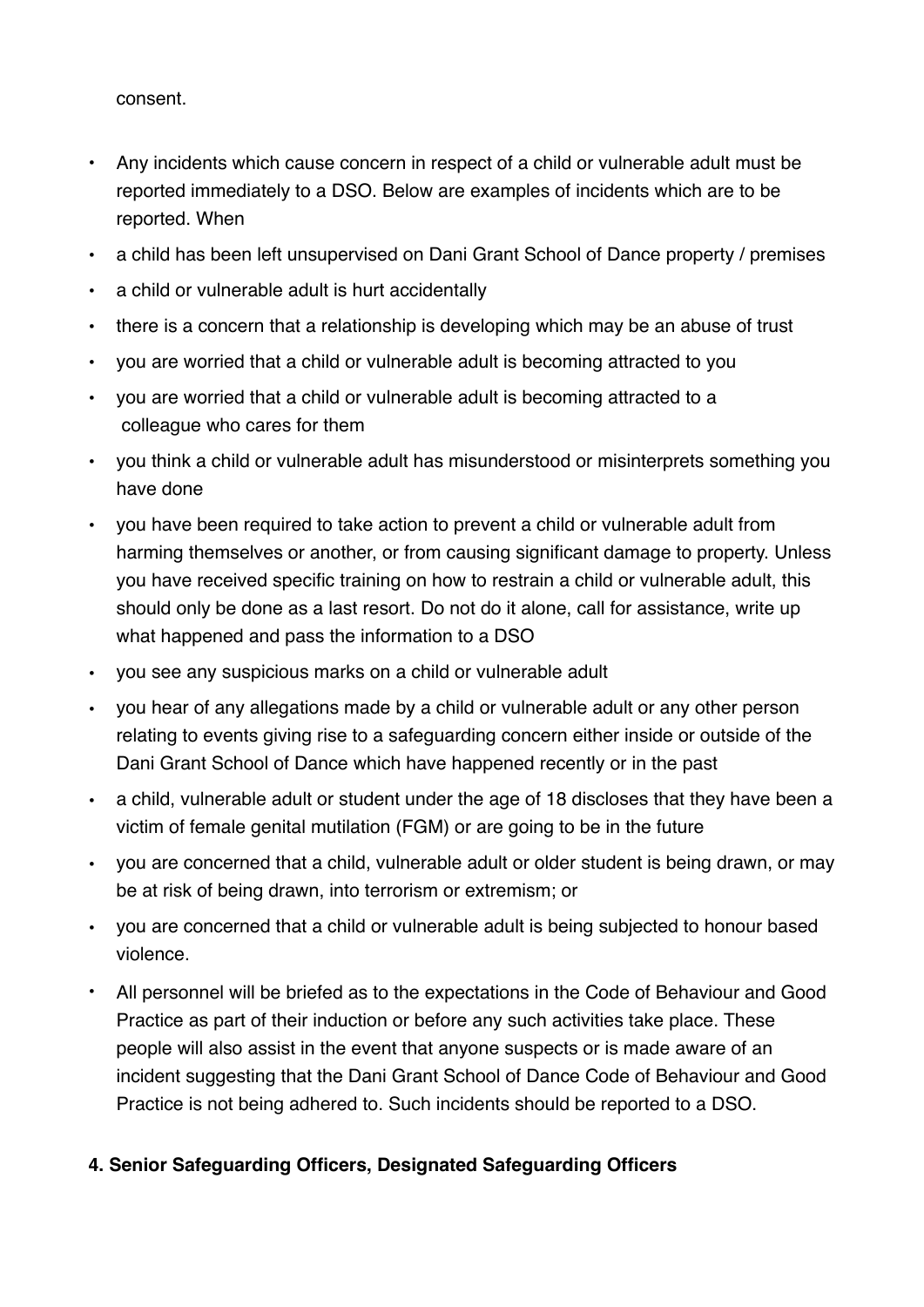The Dani Grant School of Dance has a structure in place to deal with incidents. There is a Senior Safeguarding Officers (SSO) and a Dep. These have overriding responsibility for dealing with all safeguarding incidents in consultation with appropriate staff or external agencies. Reporting to SSO is the Designated Safeguarding Officer (DSO). In most cases, DSO deal with all safeguarding incidents as the first point of contact. In some cases, incidents may immediately be referred to an SSO.

• The details of all named SSOs and DSOs along with a full description of their roles and responsibilities can be found in Appendix 3. This list is updated annually or in the event of a person stepping down from their position as SSO or DSO, for example because they change their job role or leave the Dani Grant School of Dance.

The Safeguarding agreed key objectives:

- to understand the Dani Grant School of Dance's obligations under UK Government legislation
- to gather input to which this legislation is applicable
- to review the Safeguarding Policy and Procedures on an annual basis
- to seek advice and independent consultancy on Safeguarding from external specialist individuals or organisations
- to develop and implement a safeguarding training strategy; and

•to monitor the effectiveness of safeguarding arrangements.

## **5. Recruitment, selection and vetting**

- As part of its commitment to safeguarding, the Dani Grant School of Dance will ensure that safe practice is integrated into all recruitment, selection, vetting and induction processes.
- The Dani Grant School of Dance has policies on the vetting of all staffs, including criminal record checks (where necessary) and referencing,, retention and disposal of disclosures and disclosure information. These policies inform this Safeguarding Policy and can be found on the Dani Grant School of Dance website.
- The Dani Grant School of Dance uses the Disclosure and Barring Service (DBS) in the UK for criminal record checks and follows its advice with regard to requirements in relation to vetting and checking staff. Details are in the Recruitment and Selection Policy and Procedures (available on the Dani Grant School of Dance website).
- Young people under the age of 18 years will not be employed in positions where they are responsible for teaching or supervising children and students under the age of 18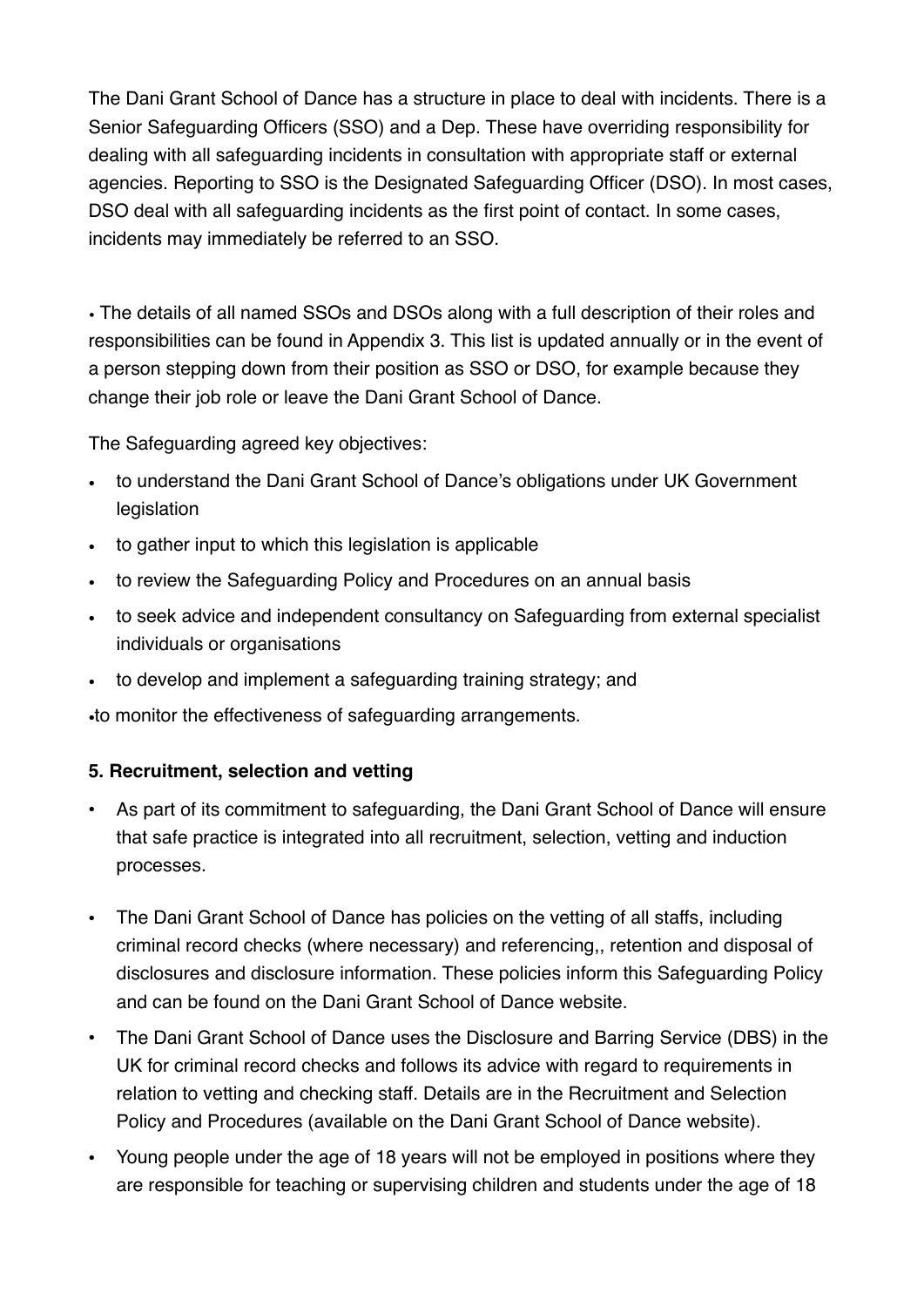years.

## **7. Photography and filming of children and/or vulnerable adults**

- No filming or photography of children or vulnerable adults should take place without gaining written permission from the appropriate parent, guardian or carer. The purposes for which any photographic images or film will be used should be clearly explained and outlined on the disclaimer document. All written consent obtained must be placed securely on file.
- Use of photography and film including children and vulnerable adults is set out in the Dani Grant School of Dance's Visual Media Policy (currently being drafted) which provides more detailed information as to how visual media should be procured, presented and protected.
- There is evidence that some people do use activities and events as an opportunity to take photographs or footage of children and/or vulnerable adults, including those with disabilities, with the intention to use them inappropriately or manipulate them.

## **9. Data handling, monitoring and evaluation**

- SSO will collate details of any incidents relating to safeguarding children. This will include all concerns, discussions and decisions made and the reasons for those decisions. Copies of these records will be passed as necessary to the any appropriate authority.
- In addition to the central record where an incident has been reported against an Dani Grant School of Dance employee or volunteer, a note relevant to the incident and/or any relevant documents will also be kept in the personal file of the person concerned when the case has been concluded.

## **10. Review of policy and procedures**

The Policy will be reviewed by the SSO, DSO, annually or more frequently in response to new legislation or where an incident has occurred that requires an adjustment to processes within. It will be reviewed externally where it is considered necessary, to ensure that the Policy continues to meet the safeguarding legislation and best practice.

11. Signature

D Grant

**Principal** Dani Grant School of Dance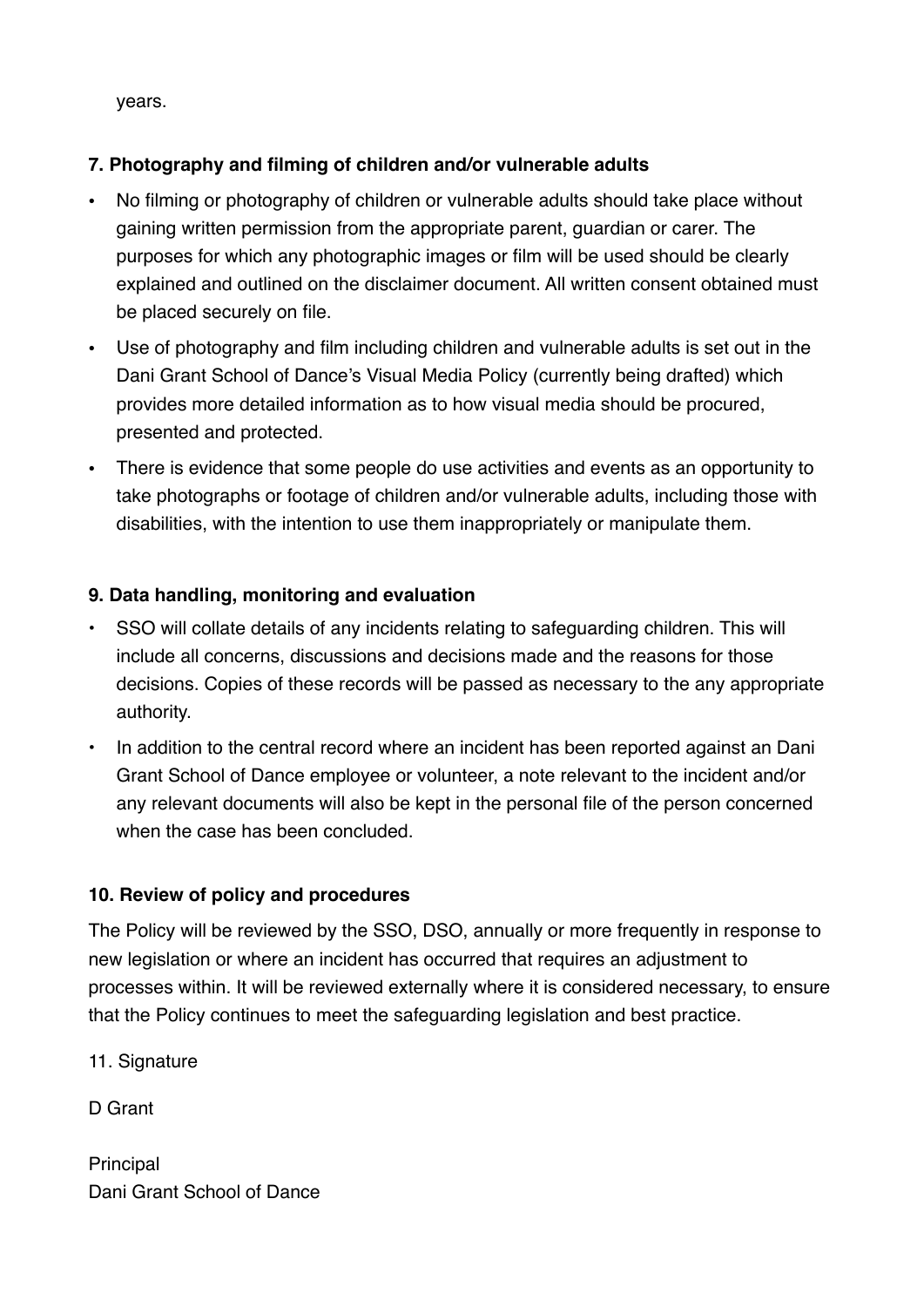#### **1. Terminology and Definitions**

#### **Indicators of abuse and neglect:**

All school and college staff should be aware that abuse, neglect and safeguarding issues are rarely standalone events that can be covered by one definition or label. In most cases, multiple issues will overlap with one another.

**Abuse:** a form of maltreatment of a child. Somebody may abuse or neglect a child by inflicting harm or by failing to act to prevent harm. Children may be abused in a family or in an institutional or community setting by those known to them or, more rarely, by others. Abuse can take place wholly online, or technology may be used to facilitate offline abuse. Children may be abused by an adult or adults or by another child or children.

**Physical abuse:** a form of abuse which may involve hitting, shaking, throwing, poisoning, burning or scalding, drowning, suffocating or otherwise causing physical harm to a child. Physical harm may also be caused when a parent or carer fabricates the symptoms of, or deliberately induces, illness in a child.

**Emotional abuse:** the persistent emotional maltreatment of a child such as to cause severe and adverse effects on the child's emotional development. It may involve conveying to a child that they are worthless or unloved, inadequate, or valued only insofar as they meet the needs of another person. It may include not giving the child opportunities to express their views, deliberately silencing them or 'making fun' of what they say or how they communicate. It may feature age or developmentally inappropriate expectations being imposed on children. These may include interactions that are beyond a child's developmental capability as well as overprotection and limitation of exploration and learning, or preventing the child from participating in normal social interaction. It may involve seeing or hearing the ill-treatment of another. It may involve serious bullying(including cyberbullying), causing children frequently to feel frightened or in danger, or the exploitation or corruption of children. Some level of emotional abuse is involved in all types of maltreatment of a child, although it may occur alone.

**Sexual abuse:** involves forcing or enticing a child or young person to take part in sexual activities, not necessarily involving a high level of violence, whether or not the child is aware of what is happening. The activities may involve physical contact, including assault by penetration (for example rape or oral sex) or non-penetrative acts such as masturbation, kissing, rubbing and touching outside of clothing. They may also include non-contact activities, such as involving children in looking at, or in the production of, sexual images, watching sexual activities, encouraging children to behave in sexually inappropriate ways, or grooming a child in preparation for abuse. Sexual abuse can take place online, and technology can be used to facilitate offline abuse. Sexual abuse is not solely perpetrated by adult males. Women can also commit acts of sexual abuse, as can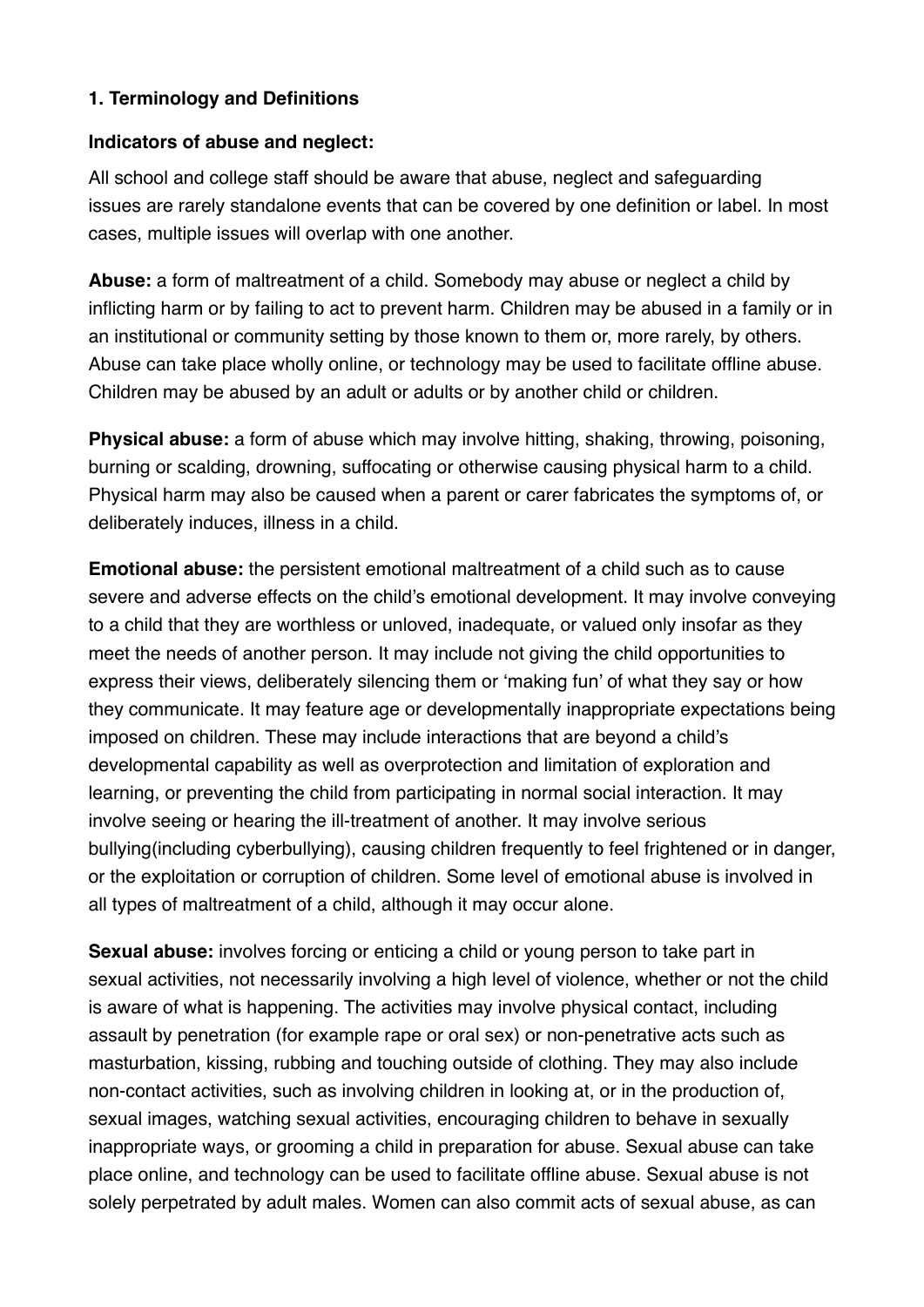other children. The sexual abuse of children by other children is a specific safeguarding issue in education.

**Neglect:** the persistent failure to meet a child's basic physical and/or psychological needs, likely to result in the serious impairment of the child's health or development. Neglect may occur during pregnancy, for example, as a result of maternal substance abuse. Once a child is born, neglect may involve a parent or carer failing to: provide adequate food, clothing and shelter (including exclusion from home or abandonment); protect a child from physical and emotional harm or danger; ensure adequate supervision

(including the use of inadequate care-givers); or ensure access to appropriate medical care or treatment. It may also include neglect of, or unresponsiveness to, a child's basic emotional needs.

#### **Vulnerable adults**

The following definitions of abuse relating to vulnerable adults are from No Secrets, DoH 2000 and from the 1997 Consultation 'Who Decides' issued by the Lord Chancellor's Department.

What constitutes abuse? The term 'abuse' can be subject to wide interpretation. The starting point for a definition is the following statement: abuse is a violation of an individual's human and civil rights by any other person or persons.

The core definition of a 'vulnerable adult' taken from the above Consultation is a person "who is or may be in need of community care services by reason of disability, age or illness; and is or may be unable to take care or unable to protect him or herself against significant harm or exploitation." This definition covers all people over the age of 18 years. Consideration, however, needs to be given to a number of factors:

Who can abuse? The person responsible for the abuse is often well known to the victim, and abuse may consist of a single act or repeated acts

- it may be physical, verbal or psychological
- it may be an act of neglect or an omission to act, or it may occur when a vulnerable person is persuaded to enter into a financial or sexual transaction to which he or she has not consented, or cannot consent; and abuse can occur in any relationship and may result in significant harm to, or exploitation of, the person subjected to it.

Abuse can happen anywhere: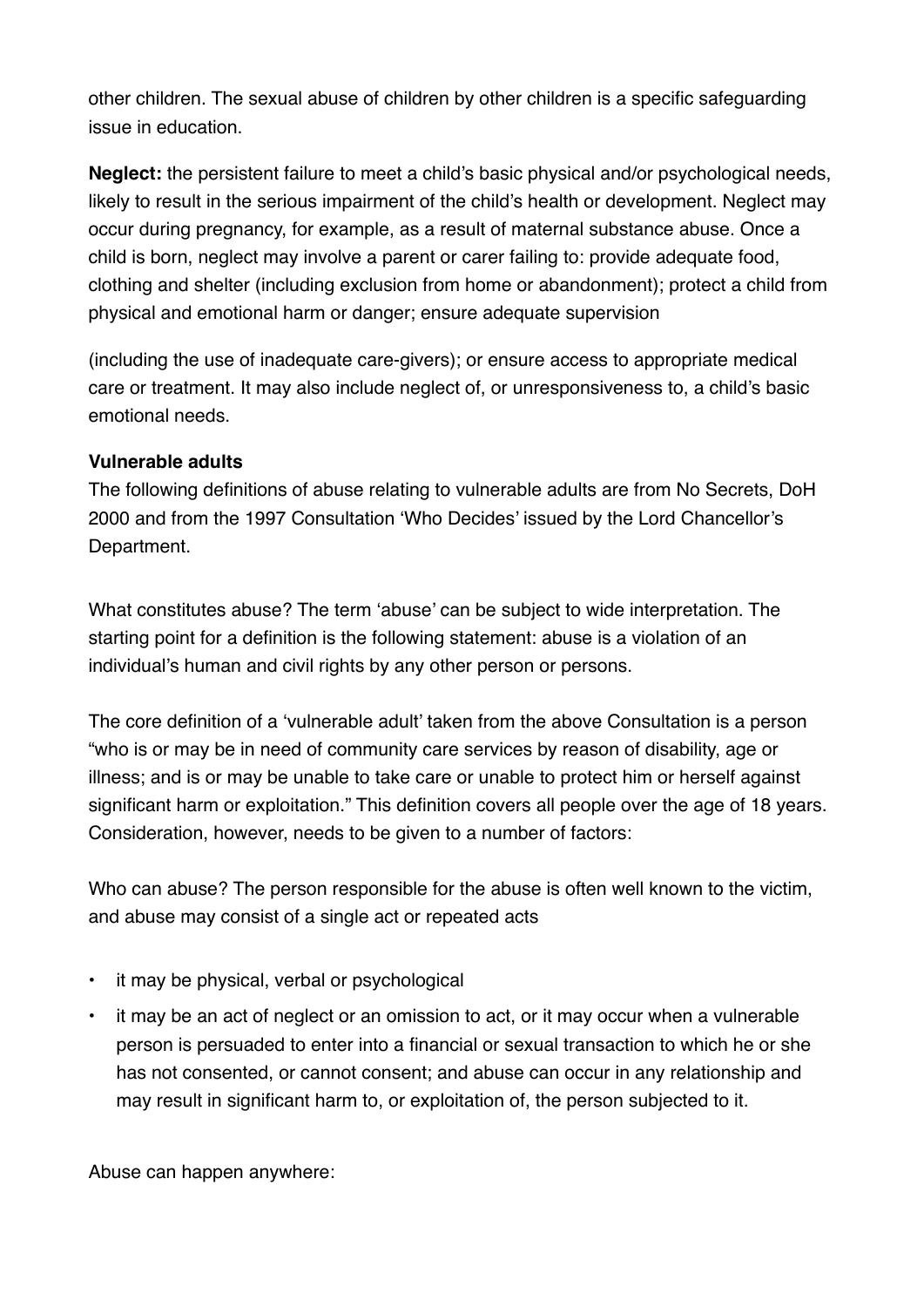- in the street
- in a person's own home
- in a residential or nursing home
- in a hospital
- in the workplace
- at a day centre or educational establishment
- in supported housing; or

could be:

• a paid carer in a residential establishment or from a home care service

#### **The following are the main different forms of abuse in relation to a vulnerable adult:**

- a social care worker, health worker, nurse, doctor or therapist; or
- a relative, friend or neighbour.

**Psychological abuse: i**ncluding emotional abuse, threats of harm or abandonment, deprivation of contact, humiliation, blaming, controlling, intimidation, coercion, harassment, verbal abuse, isolation or withdrawal from services or supportive networks

**Financial or material abuse:** including theft, fraud, exploitation, pressure in connection with wills, property or inheritance or financial transactions, or the misuse or misappropriation of property, possessions or benefits

**Discriminatory abuse:** including racist, sexist, based on a person's disability, and other forms of harassment, slurs or similar treatment.

Any or all of these types of abuse may be perpetrated as the result of deliberate intent, negligence or ignorance.

Incidents of abuse may be multiple, either to one person in a continuing relationship or service context or to more than one person at a time. This makes it important to look beyond the single incident or breach in standards to underlying dynamics and patterns of harm. Some instances of abuse will constitute a criminal offence. In this respect vulnerable adults are entitled to the protection of the law in the same way as any other member of the public.

In addition, statutory offences have been created which specifically protect those who may be incapacitated in various ways. Examples of actions which may constitute criminal offences are: assault, whether physical or psychological, sexual assault and rape, theft,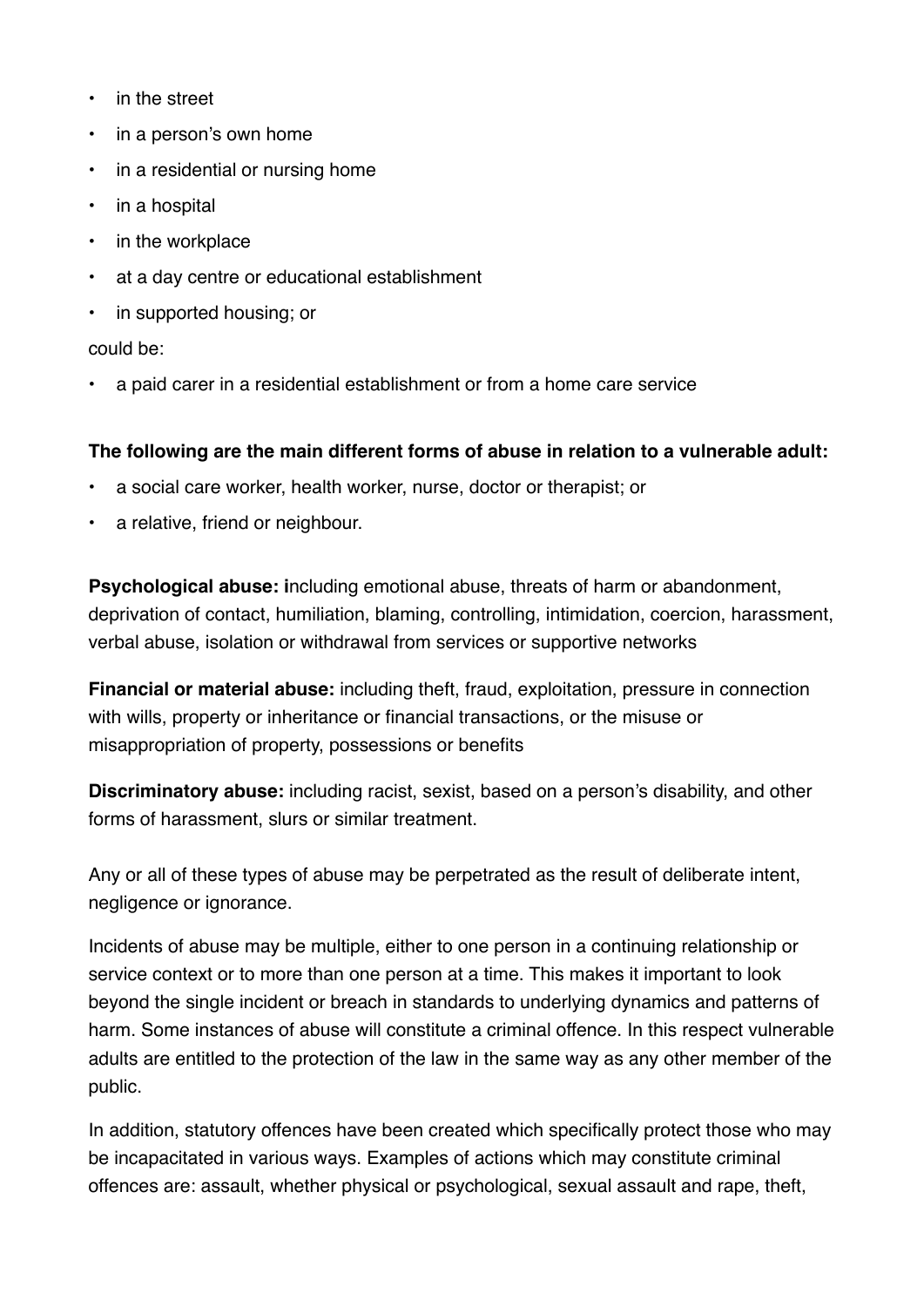fraud or other forms of financial exploitation, and certain forms of discrimination, whether on racial or gender grounds.

Criminal offences: These offences differ from all other non-criminal forms of abuse in that the responsibility for initiating action rests with the Police and the Crown Prosecution Service. Also, when complaints about alleged abuse suggest that a criminal offence may have been committed, it is imperative that reference should be made to the police as a matter of urgency.

# **Bullying**

The Anti-Bullying Alliance defines bullying behaviour as follows:

- deliberately causes hurt (either physically or emotionally)
- repetitive (though one-off incidents such as the posting of an image on the internet, or the sending of a text or sexting (sexually explicit photographs or messages) which is then forwarded to a group, can quickly become repetitive and spiral into bullying behaviour); and involves an imbalance of power (the person on the receiving end feels like they cannot defend themselves).

Bullying is not:

- teasing and banter between friends without intention to cause hurt
- falling out between friends after a quarrel or disagreement; or
- behaviour that all parties have consented to and enjoy (though this needs to be carefully monitored as coercion can be very subtle)

Bullying can take the following forms:

- emotional being unfriendly, ignoring someone, not involving them in activities, sending hurtful or tormenting texts, humiliating or ridiculing someone
- physical pushing, kicking, hitting, punching or pinching or any use of violence racist – racial taunts, graffiti or gestures
- related to a disability because of how somebody looks or presents related to their disabilities (children with disabilities are more likely than their non-disabled peers to be excluded from activities)
- sexual unwanted physical contact or sexually abusive comments (sexual bullying can also relate to gender and gender identity and includes those who do not fit with the gender role prescribed to them)
- homophobic because of, or focusing, on the issue of a young person's actual or perceived sexual orientation; or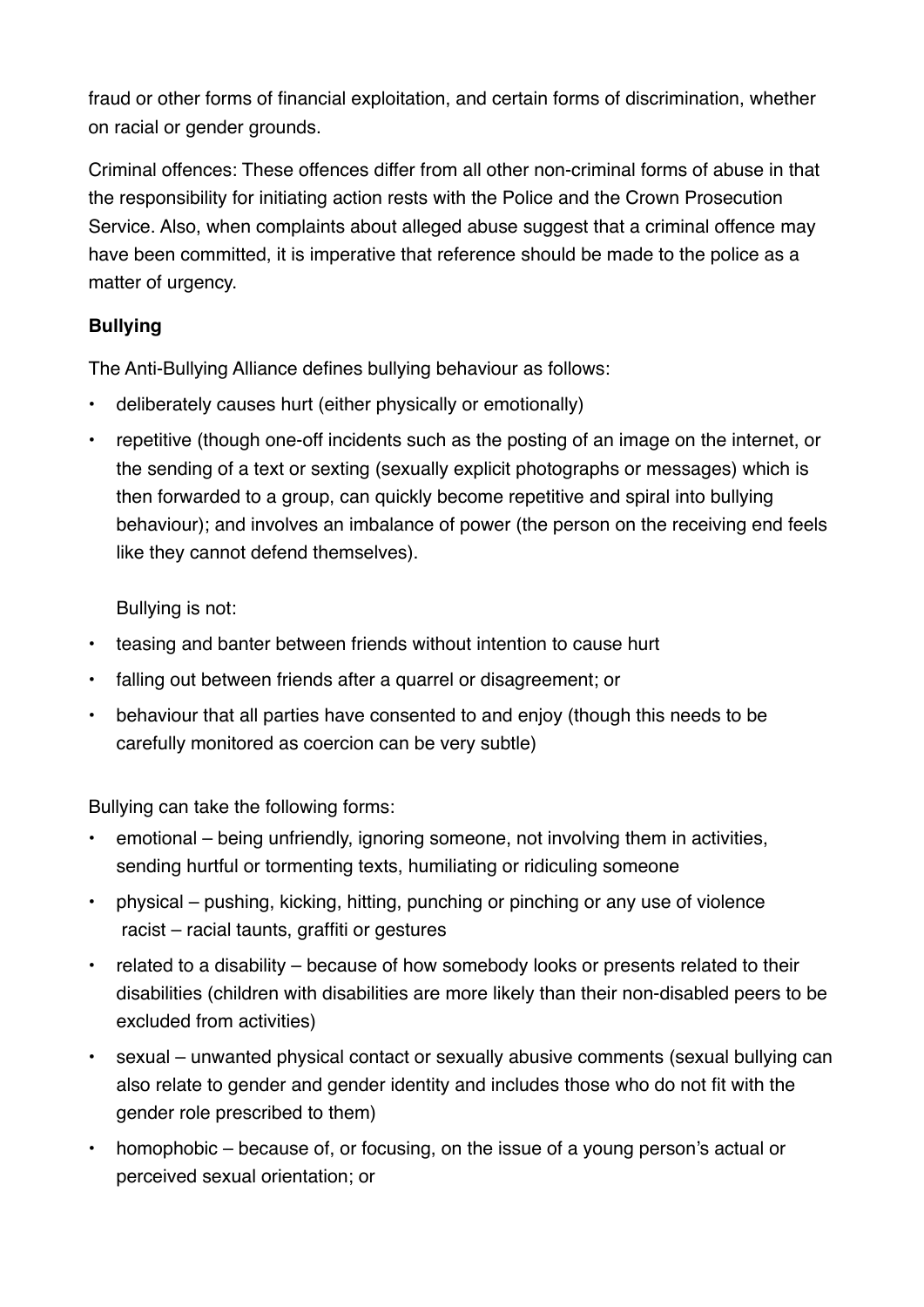• verbal (in the case of children with hearing disabilities this can take place in sign language) – name calling, sarcasm, spreading rumours or teasing.

# **Bullying behaviour should not be passed off as "banter" or as "part of growing up"**

It is important to be conscious that a child who is engaging in bullying or abusive behaviour towards others may have been subject to abuse from other children or adults. There is significant research evidence which indicates that abuse is likely to be repeated without appropriate intervention and treatment. This should be kept in mind when dealing with and managing case of abuse perpetrated by children.

#### **Self-harm**

Self-harm is where a person hurts themselves intentionally. This can occur in a range of ways:

- cutting (usually with a knife or razor)
- burning their body
- banging their head (not to be confused in situations when working with a young person who may have additional (special) needs, but this could be an indicator)
- throwing their body against something hard
- punching themselves
- sticking things in their body; or
- swallowing inappropriate objects or tablets

#### **Eating disorders**

Eating disorders are not just about food – they are a way of coping with emotional distress. They can affect both sexes, people of any background and any age.

Eating disorders can be recognised by a persistent pattern of unhealthy eating or dieting behaviour that can cause health problems and/or emotional and social distress.

There are three official categories of eating disorders:

- anorexia nervosa
- bulimia nervosa; and
- eating disorder not otherwise specified (EDNOS).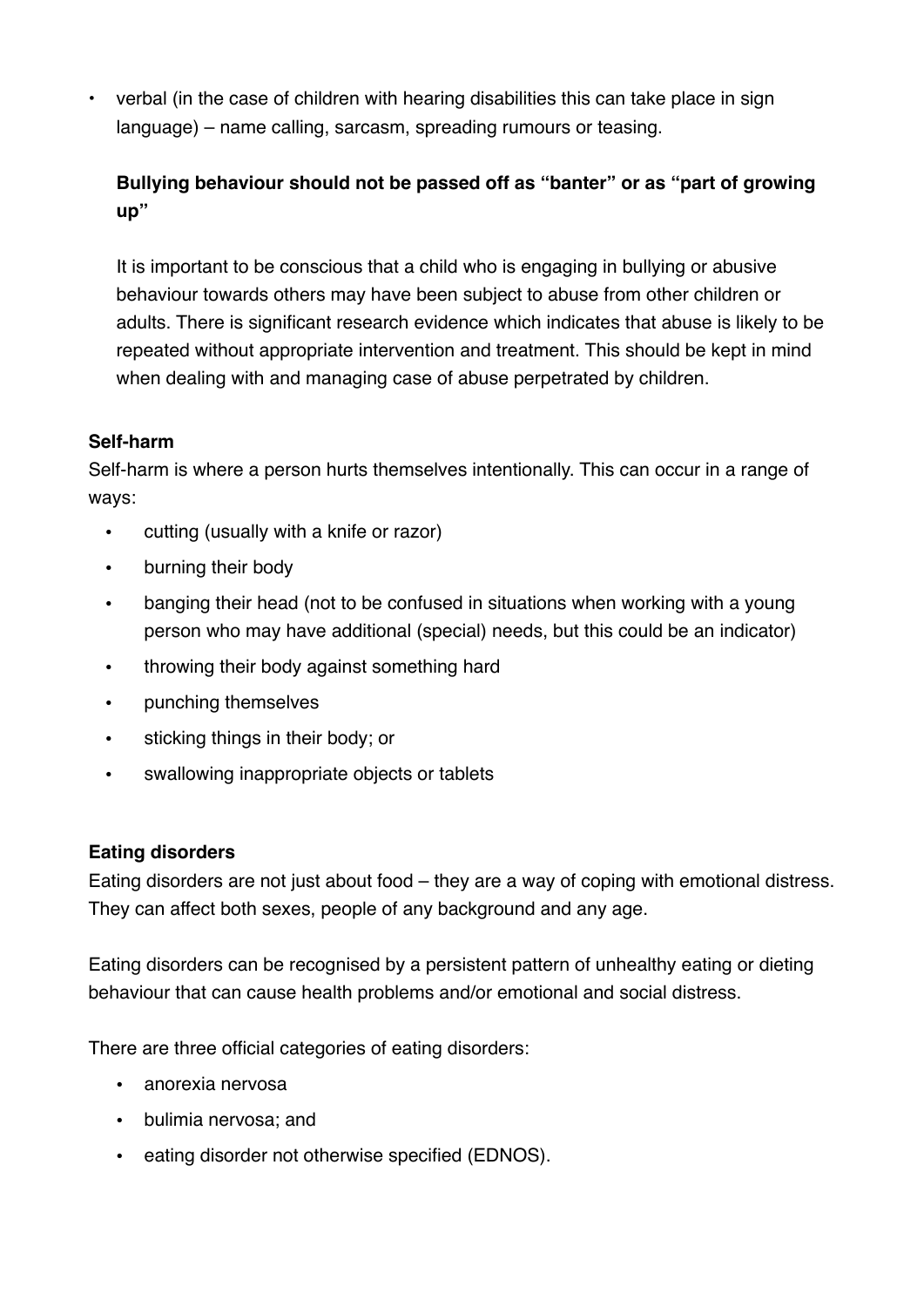• People with EDNOS do not have the full set of symptoms for either anorexia or bulimia but may have aspects of both. EDNOS is as serious as other eating disorders and as potentially damaging to health.

#### **Anorexia nervosa:**

- the rarest typically affects young people aged 12-20 years individuals with anorexia nervosa do not maintain or have a body weight that is normal or expected for their age and height – they are usually less than 86% of their expected weight
- **•** even when underweight, individuals with anorexia continue to be fearful of weight gain. Their thoughts and feelings about their size and shape have a profound impact on their sense of self-esteem as well as their relationships
- **•** women with anorexia often stop having their periods
- **•** they often do not recognise or admit the seriousness of their weight loss and deny that it may have permanent adverse health consequences. Bulimia nervosa:
- **•** mainly affects individuals between the ages of 18-25 years
- **•** individuals with bulimia nervosa experience binge-eating episodes which are marked by eating an unusually large amount of food within a couple of hours, feeling compelled to eat and find it difficult if not 'impossible' to stop eating
- this is then followed by attempts to 'undo' the consequences of the binge by using unhealthy behaviour such as self-induced vomiting, misuse of laxatives, enemas, diuretics, severe caloric restriction or excessive exercising
- **•** individuals are obsessed and preoccupied with their shape and weight and often feel their self-worth is dependent on their weight or shape.

## **Binge-eating disorder:**

- **•** individuals with binge-eating disorder (BED) engage in binge eating, but do not regularly use inappropriate or unhealthy weight control behaviour such as fasting or purging to counteract the binges
- **•** BED is more common amongst individuals who are overweight or obese, terms used to describe these problems include: compulsive overeating, emotional eating or food addiction
- **•** BED is not an officially recognised disorder, but is included in the EDNOS category 26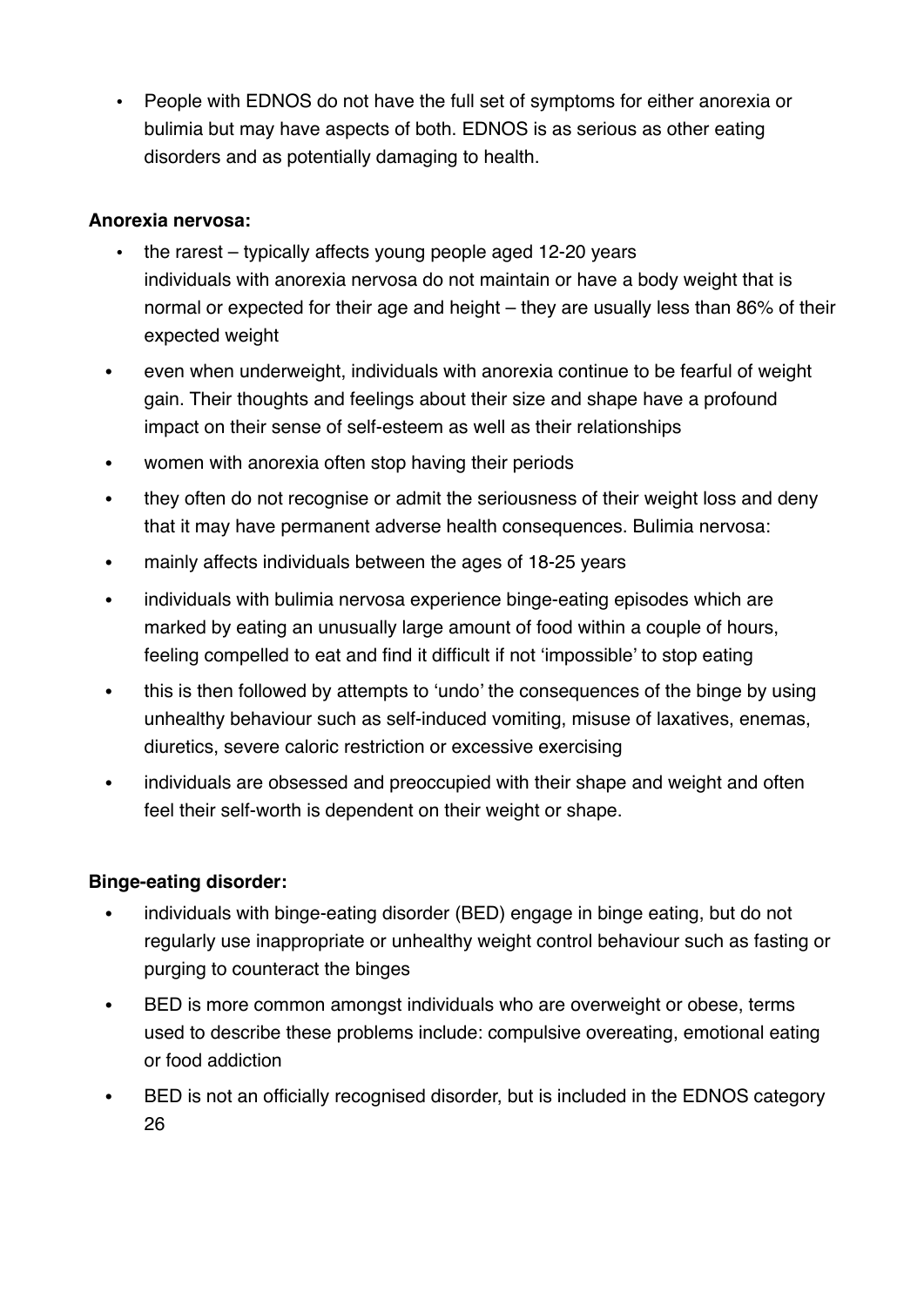**• Eating problems never exist in isolation;** they are usually a symptom of other problems e.g. coping with painful feelings and/or situations, boredom, anxiety, anger, shame, sadness, loneliness. Adolescence can be a key time. Stressful or traumatic events can trigger an eating problem (e.g. bullying, bereavement, family tensions, school problems, self-harm, low self-esteem, sexual, physical, emotional abuse or neglect, negative criticism, fragile sense of self) and it can be more about control than about food itself.

More information is available on: www.b-eat.co.uk

#### **Female genital mutilation (FGM)**

Female genital mutilation (FGM) comprises all procedures involving partial or total removal of the external female genitalia or other injury to the female genital organs. It is illegal in the UK and a form of child abuse with long lasting harmful consequences. People working with children and vulnerable adults should be alert to the possibility of a girl being at risk of FGM or already having suffered FGM and must report all suspicions or known cases to the relevant authorities.

Section 5B of the Female Genital Mutilation Act 2003 (as inserted in the Serious Crime Act 2015) places a statutory mandatory duty upon teachers (along with other social workers and healthcare professionals) to report to the police where they discover through disclosure by the victim or visual evidence that FGM appears to have been carried out on a girl under 18 years old. Staff should also follow normal safeguarding procedures including completing an incident form, referring to a DSO / SSO, and the SSO to refer to IPOC or local authority as applicable.

**Senior Safeguarding Officer (SSO)** the most senior role within the reporting structure of the Dani Grant School of Dance's Safeguarding Policy and Procedures.

**Designated Safeguarding Officer (DSO)** Reports to the Senior Safeguarding Officer within the structure of the Dani Grant School of Dance's Safeguarding Policy and **Procedures** 

#### **Statutory assessments**

Where a child is suffering, or is likely to suffer from harm, it is important that a referral to children's social care (and if appropriate the police) is made immediately. Referrals should follow the local referral process.

#### **Children in need**

A child in need is defined under the Children Act 1989 as a child who is unlikely to achieve or maintain a reasonable level of health or development, or whose health and development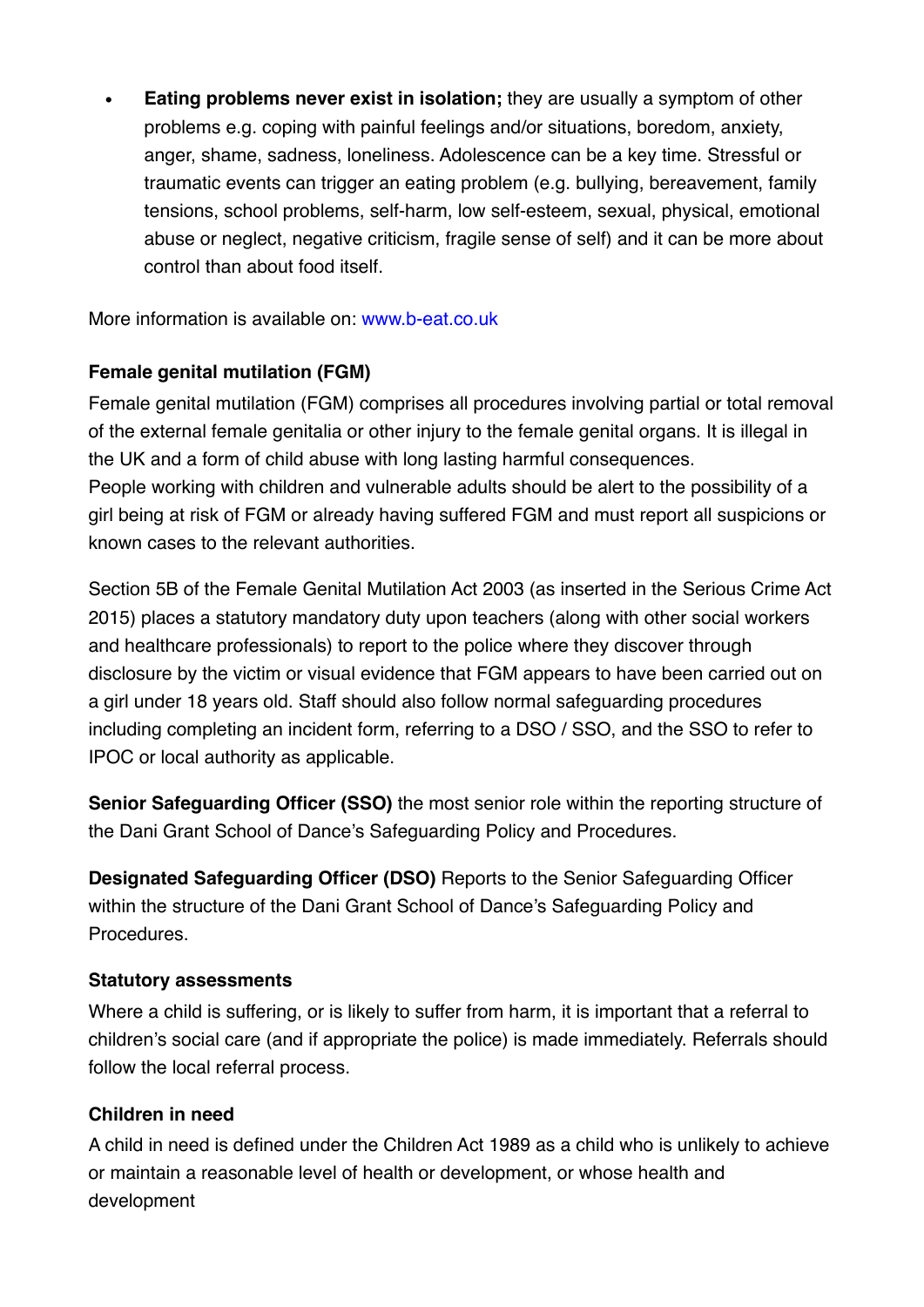is likely to be significantly or further impaired, without the provision of services; or a child who is disabled. Local authorities are required to provide services for children in need for the purposes of safeguarding and promoting their welfare. Children in need may be assessed under section 17 of the Children Act 1989.

#### **Children suffering or likely to suffer significant harm**

Local authorities, with the help of other organisations as appropriate, have a duty to make enquires under section 47 of the Children Act 1989 if they have reasonable cause to suspect that a child is suffering, or is likely to suffer, significant harm. Such enquiries enable them to decide whether they should take any action to safeguard and promote the child's welfare and must be initiated where there are concerns about maltreatment, including all forms of abuse and neglect, female genital mutilation or other so-called honour based violence, and extra-familial threats like radicalisation and sexual exploitation.

The online tool Report Child Abuse to Your Local Council directs to the relevant local children's social care contact number.

## **Appendix 2**

#### **List of emergency telephone numbers. ISLINGTON**

**LADO:** 020 7527 8102 Laura Eden

**Children's Services Contact Team**: 020 7527 7400 ( Monday to Friday 9am-5pm)

**Emergency Duty Team:** 020 7226 0992 (5pm to 9am, Weekends and Bank Holidays)

**Police Referrals - Child Abuse Investigation Team (CAIT)**: 020 8733 6495 or 020 8733 6500

**LADO**: 020 8770 4776 Petra Kitchman Andrew Wyatt: Interim LADO ( Monday to Friday 9am-5pm) **lado@sutton.gov.uk** 

**SUTTON Out of Hours service**: 020 8770 5000 **CROYDON** 

**LADO**: 020 8255 2889 Monday to Friday, 9am – 5pm

**LADO@croydon.gov.uk Emergency out of hours**: 0208 726 6400

**NSPCC**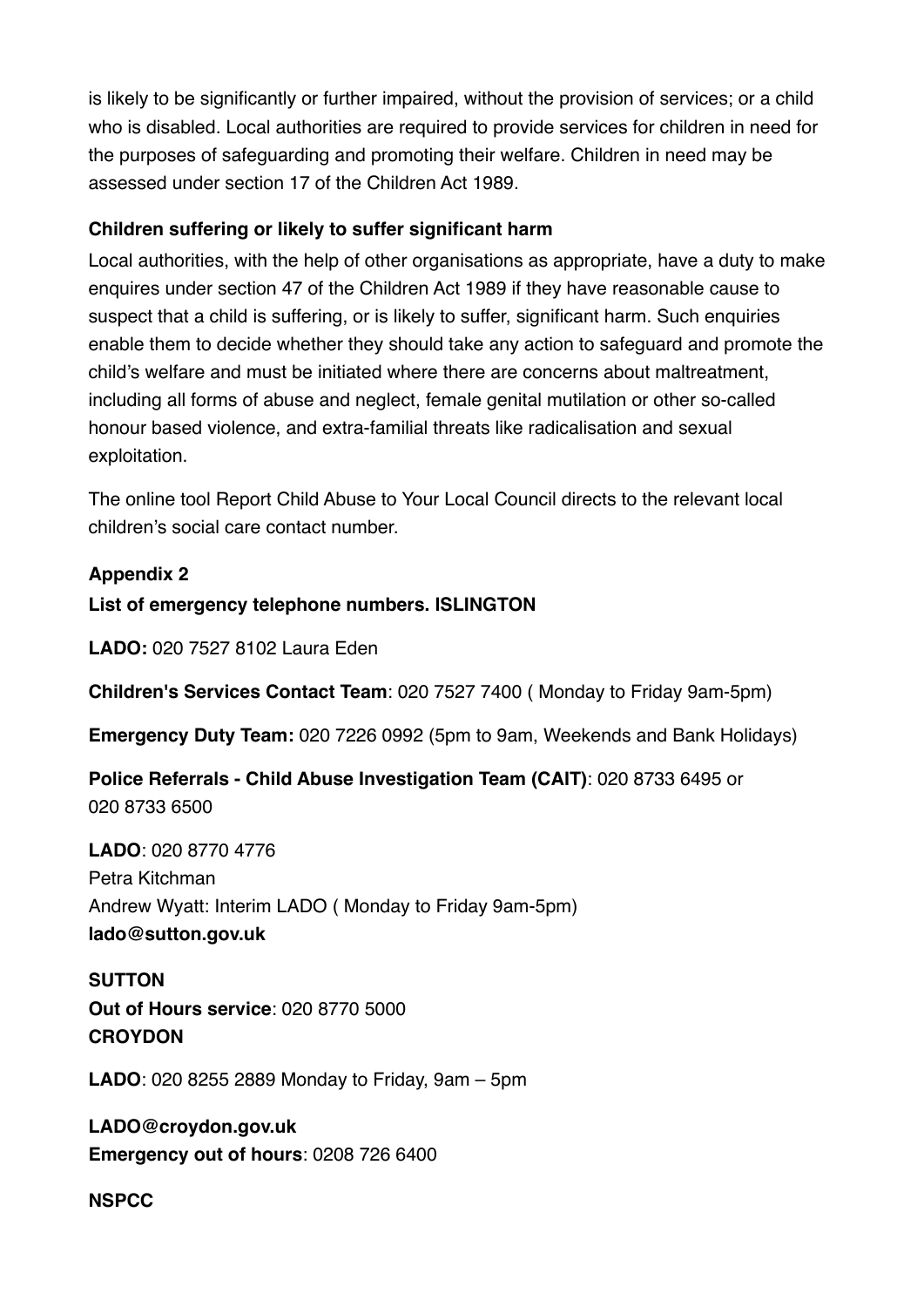#### **0808 800 5000**

#### **Table with contact numbers duo, sod, local authorities child services numbers etc.**

**Appendix 3 Contact Details** 

#### **SSO Dani Grant danigrantdance@gmail.com 07868 715516**

#### **DSO Rania Leontiou rleontiou@gmail.com 07748 027717**

# **Appendix 4**

#### **Incident Report Form**

The comprehensive and confidential record and Incident Report should include the following:

- a detailed record of the incident in the child or vulnerable adult's own words or the words of the third party reporting it. You should note that there may be occasions when this record may be used later in a criminal trial and therefore needs to be as full and accurate as possible
- details of the nature of the incident
- a description of any injury (please note that you must not remove the clothing of a child or vulnerable adult to inspect any injuries)
- dates, times or places and any other information that may be useful such as the names and addresses of potential witnesses; and
- written records including emails and letters.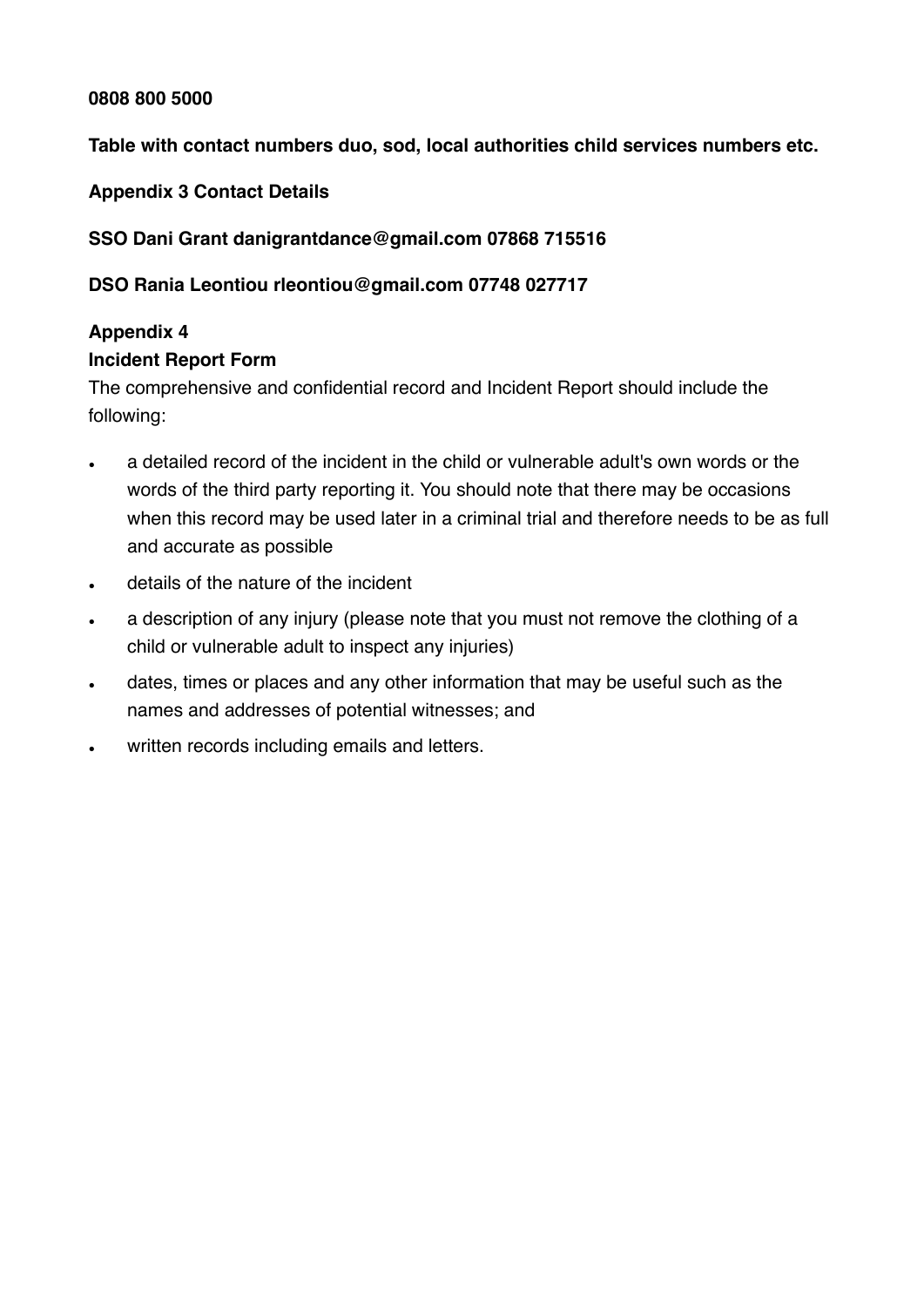| INCIDENT RECORD to record single concerns /incidents                                                    |       |  |  |  |
|---------------------------------------------------------------------------------------------------------|-------|--|--|--|
| <b>Child's Name:</b>                                                                                    |       |  |  |  |
| DOB:                                                                                                    |       |  |  |  |
| <b>Name of setting:</b>                                                                                 |       |  |  |  |
| Shared with: (only identify who this single incident record is shared with<br>at the time of recording) | Date: |  |  |  |
| Settings Designated Officer for Safeguarding & Child Protection                                         |       |  |  |  |
| <b>Parent</b>                                                                                           |       |  |  |  |

**Details of concern/incident** (include detailed factual information only) What have you noticed? Describe any injury and account given by child/parent (if appropriate at time of incident). Use body map overleaf to record injury clearly. There may be occasions when this record may be used later in a criminal trial and therefore needs to be as full and accurate as possible

#### **Parents comments**

| <b>Action to be Taken</b> (e.g. logged on chronology, reported to manager, referral to other |  |  |  |
|----------------------------------------------------------------------------------------------|--|--|--|
| services)                                                                                    |  |  |  |

| Name of the settings Designated Officer for        |              |  |  |  |
|----------------------------------------------------|--------------|--|--|--|
| safeguarding & child protection on duty at time of |              |  |  |  |
| incident                                           |              |  |  |  |
|                                                    |              |  |  |  |
| Person completing the incident record              |              |  |  |  |
| Print name:                                        | Designation: |  |  |  |
|                                                    |              |  |  |  |

Signed:  $\vert$ Date:  $\vert$